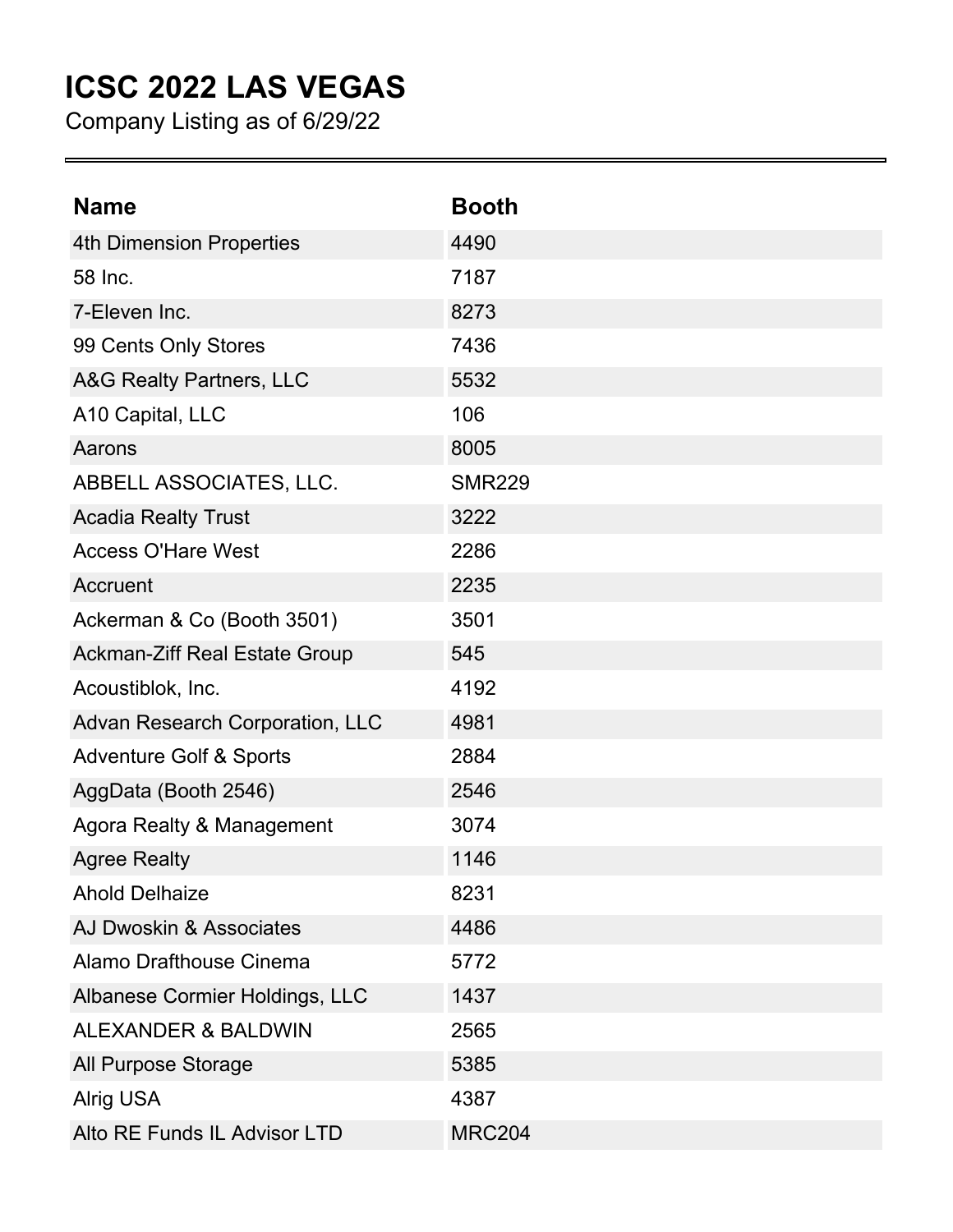| AmCap                                                            | 4071       |
|------------------------------------------------------------------|------------|
| American Christmas by MK Illumination                            | 4386       |
| Anova                                                            | 2284       |
| <b>ARCTRUST</b>                                                  | 5977       |
| <b>Arizona Partners</b>                                          | 6370       |
| <b>Ark Revolution</b>                                            | 2275, 4194 |
| Armstrong Development Properties, Inc.                           | 6164       |
| Aronov Realty Management, Inc.                                   | 1326       |
| Arqui300                                                         | 3379       |
| <b>Arrow Real Estate Services (Booth</b><br>2742)                | 2742       |
| <b>ARS Global Emergency Management</b>                           | 4563       |
| Asbestways Solutions Corp.                                       | 2362       |
| Asher Development, LLC                                           | 3393       |
| Ashkenazy Acquisition Corp.                                      | 3746       |
| <b>Ashley Group Commercial Real Estate</b>                       | 7621       |
| <b>Asphalt Pavement Alliance</b>                                 | 5386       |
| <b>Aston Properties</b>                                          | 4541       |
| <b>AT&amp;T Mobility</b>                                         | 2342       |
| <b>Athena Property Management</b>                                | 7400       |
| Atlantic Retail (Booth 3501)                                     | 3501       |
| Auburn University - Masters of Real<br><b>Estate Development</b> | 3389       |
| <b>AUTOParkit</b>                                                | 3086       |
| AutoZone, Inc.                                                   | 8851       |
| <b>Avison Young</b>                                              | 4135       |
| <b>B Riley Real Estate</b>                                       | 7414       |
| <b>B+E Net Lease</b>                                             | 7627       |
| <b>Bang Realty</b>                                               | 4971       |
| Basser Kaufman, Inc                                              | 1537       |
| <b>Bayer Properties, LLC</b>                                     | 2320       |
| <b>BC Wood Properties</b>                                        | 2774       |
| <b>Beall Corp</b>                                                | 2194       |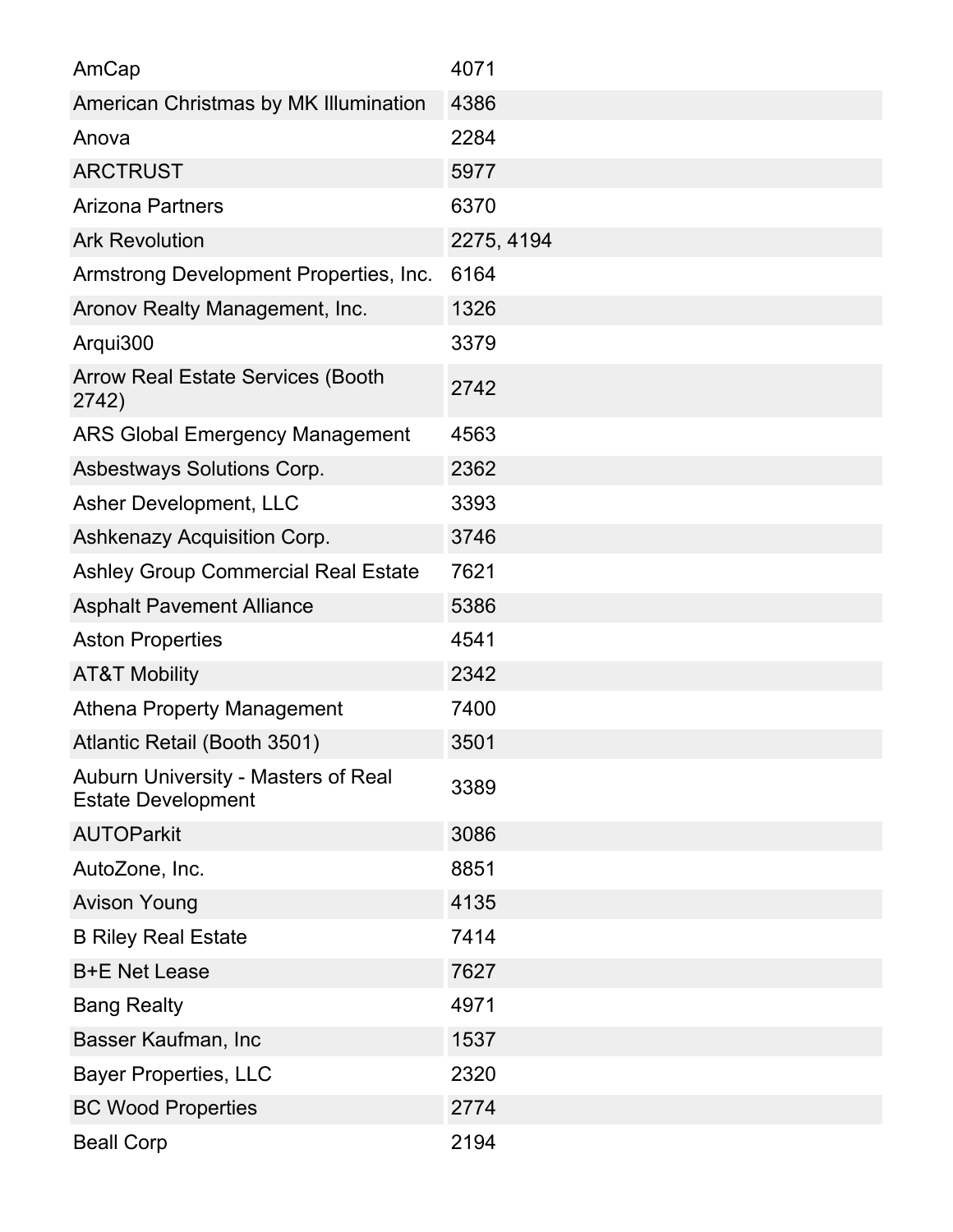| <b>Bedrock Detroit</b>                  | 2558          |
|-----------------------------------------|---------------|
| <b>Bellevue Square</b>                  | 2758          |
| Benderson Development Company, LLC      | 6579          |
| <b>Bennett Williams Retail</b>          | 9019          |
| <b>Berkeley Capital Advisors</b>        | <b>SMR230</b> |
| <b>Beta</b>                             | 4963          |
| <b>BH Properties</b>                    | 8019          |
| <b>Bialow Real Estate</b>               | 4516          |
| <b>Big 5 Sporting Goods</b>             | 8860          |
| <b>Big V Property Group</b>             | 3058          |
| <b>Blachere Illumination USA Inc.</b>   | 4193          |
| <b>Blackwater Resources, LLC</b>        | 4082          |
| <b>Blink Charging</b>                   | 4564          |
| Bojangles' Restaurants, Inc.            | 8864          |
| Books-A-Million!                        | 9172          |
| <b>Borelli Investment Company</b>       | 100           |
| BoxBrownie.com                          | 2892          |
| <b>BridgeCore Capital Inc</b>           | 102           |
| <b>BrightLife Designs</b>               | 5093          |
| <b>Brisky Net Lease</b>                 | 5374          |
| <b>Brixmor Property Group</b>           | 1200          |
| <b>Broad Reach Retail Partners, LLC</b> | 6982          |
| Broadstone Net Lease, Inc.              | 7422          |
| <b>Bucksbaum Properties</b>             | 418           |
| <b>Build Central</b>                    | 5293          |
| <b>Buildout</b>                         | 4550          |
| <b>Burger King Corporation</b>          | 8500          |
| Burlington Stores, Inc.                 | 5764          |
| <b>Burroughs &amp; Chapin</b>           | 2570          |
| <b>Butler Enterprises</b>               | 5079          |
| <b>Buxton</b>                           | 2711          |
| C.F. Smith Property Group               | 3390          |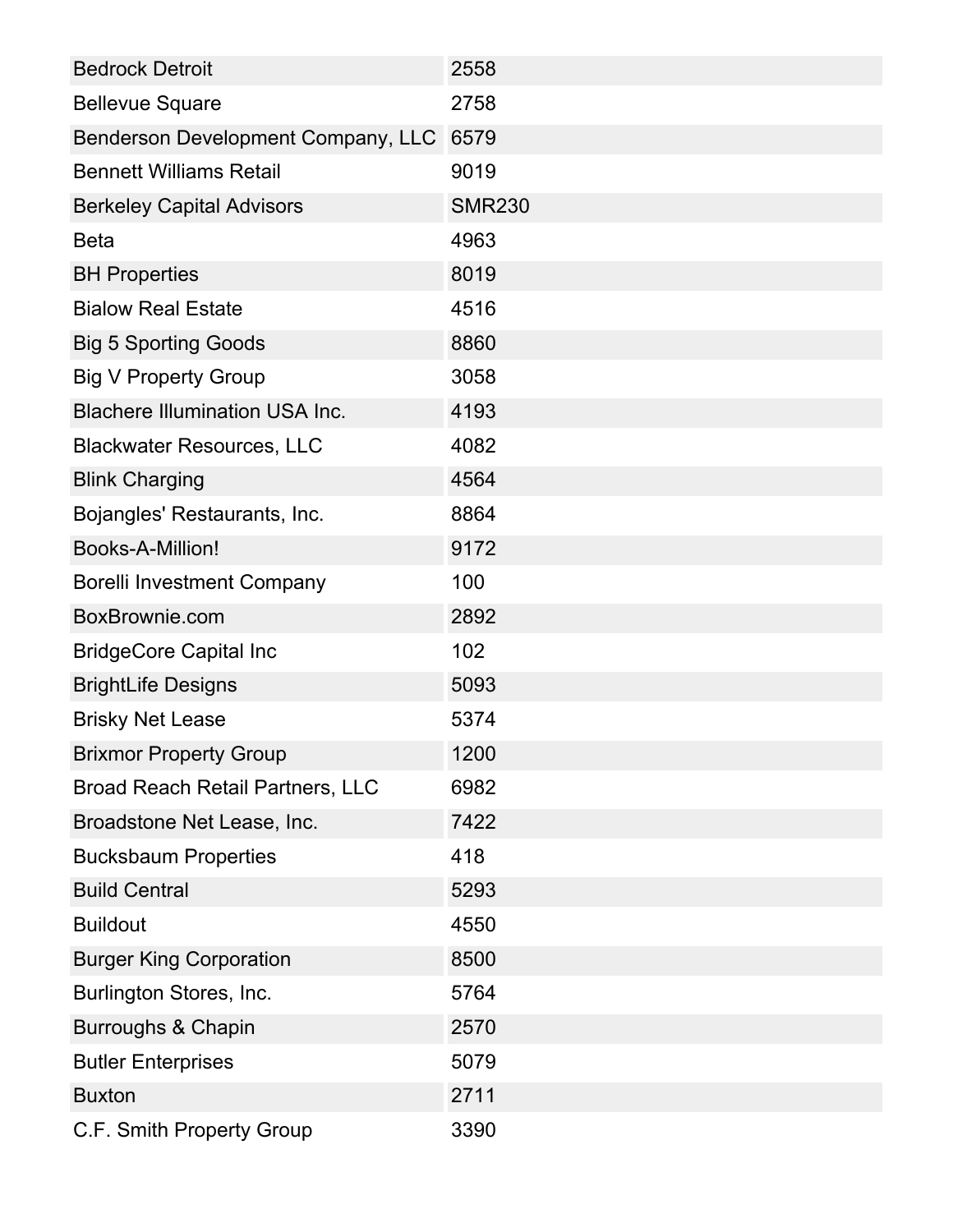| <b>Cadillac Fairview</b>                          | 4534       |
|---------------------------------------------------|------------|
| Cafaro                                            | 333        |
| <b>CAI Investments, LLC</b>                       | 2582       |
| Caleres                                           | 8970       |
| <b>Caliber Commercial Brokerage</b>               | 9223       |
| <b>Callaway Chamber of Commerce</b>               | 2476       |
| <b>Capital Group Properties</b>                   | 5077       |
| <b>Capital Retail Properties</b>                  | 2974       |
| Capitol Real Estate Advisors, Inc.                | 6705       |
| CarbonLeo                                         | 2180       |
| <b>CardConnect</b>                                | 2279       |
| Carnegie Companies, Inc.                          | 108        |
| Carpionato Group                                  | 8511       |
| Casto                                             | 5849       |
| <b>CBL Properties</b>                             | 355        |
| <b>CBRE</b>                                       | 1204       |
| <b>CBRE Retail Analytics (Forum Analytics)</b>    | 1104       |
| <b>CCIM Institute</b>                             | 6734       |
| <b>Celina Economic Development</b><br>Corporation | 9135       |
| Centennial                                        | 3716       |
| <b>CenterCal Properties, LLC</b>                  | 3201       |
| Centralia Outlets/R.K. Getty Corp                 | 3793       |
| <b>Century 21 Real Estate</b>                     | 5929       |
| CenturyLink                                       | 4990       |
| ChainLinks Retail Advisors, Inc.                  | 6743, 6754 |
| ChainXY                                           | 4787       |
| <b>Chandos Construction</b>                       | 2262       |
| <b>Charles Company</b>                            | 9219       |
| <b>Chase Bank</b>                                 | 6177       |
| Chase Properties Ltd.                             | 5718       |
| <b>Checkers &amp; Rally's</b>                     | 8036       |
| <b>Chicken Salad Chick</b>                        | 8963       |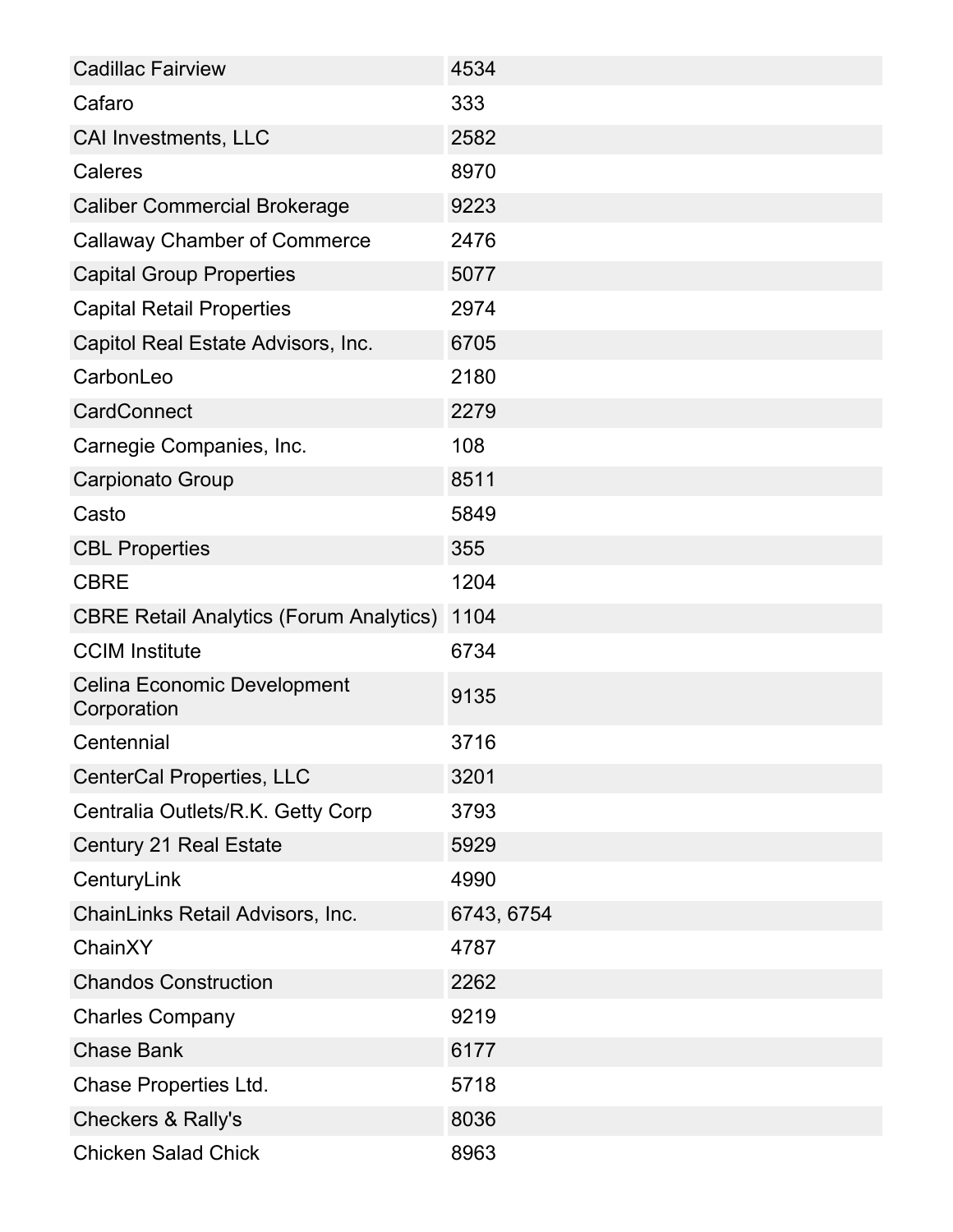| <b>Children of America</b>                           | 8854 |
|------------------------------------------------------|------|
| Chipotle                                             | 8542 |
| Choice Hotels International, Inc.                    | 9151 |
| CIM Group, Inc.                                      | 3230 |
| Circle K Stores Inc.                                 | 8805 |
| <b>City of Albertville</b>                           | 3881 |
| City of Auburn                                       | 2573 |
| City of Aurora                                       | 4593 |
| <b>City of Balch Springs Economic</b><br>Development | 2475 |
| <b>City of Bellflower</b>                            | 2379 |
| <b>City of Bullhead City</b>                         | 8014 |
| City of Coalinga                                     | 7420 |
| City of Costa Mesa                                   | 2178 |
| <b>City of Cottage Grove</b>                         | 2482 |
| <b>City of Dana Point</b>                            | 2889 |
| <b>City of Desert Hot Springs</b>                    | 2393 |
| <b>City of Eastvale</b>                              | 3131 |
| City of Fontana                                      | 4482 |
| City of Forney                                       | 8665 |
| <b>City of Fountain Valley</b>                       | 2989 |
| City of Fresno                                       | 9141 |
| <b>City of Garden Grove</b>                          | 2579 |
| <b>City of Grapevine</b>                             | 6174 |
| <b>City of Huntington Park</b>                       | 2197 |
| City of Jeffersonville                               | 2486 |
| City of La Vergne, Tennessee                         | 5185 |
| City of Las Vegas                                    | 2725 |
| City of Lehi                                         | 2387 |
| City of Markham                                      | 2192 |
| City of McHenry                                      | 2586 |
| <b>City of Menifee</b>                               | 104  |
| <b>City of Mentor</b>                                | 2474 |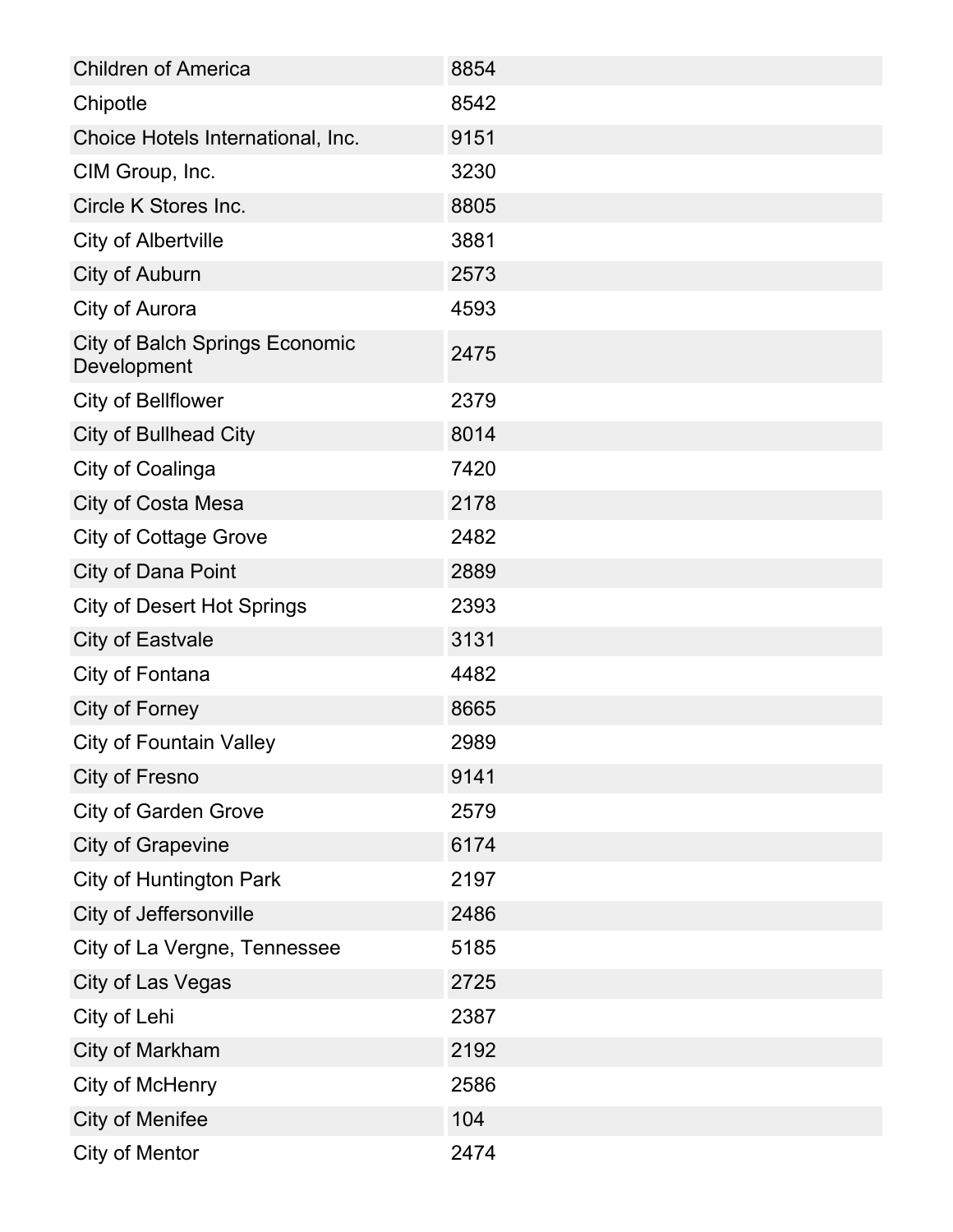| <b>City of Miami Gardens</b>                 | 4987                                                                                             |
|----------------------------------------------|--------------------------------------------------------------------------------------------------|
| <b>City of Montclair</b>                     | 2365                                                                                             |
| <b>City of Moreno Valley</b>                 | 6229                                                                                             |
| City of Ontario                              | 6170                                                                                             |
| City of Orlando                              | 6976                                                                                             |
| City of Pasco                                | 4586                                                                                             |
| City of Rancho Santa Margarita               | 4716                                                                                             |
| City of Rialto                               | 7404                                                                                             |
| <b>City of Rosemead</b>                      | 2493                                                                                             |
| City of San Jacinto                          | 116                                                                                              |
| City of San Luis                             | 2881                                                                                             |
| City of Santa Ana                            | 2588                                                                                             |
| <b>City of Santa Fe Springs</b>              | 2593                                                                                             |
| City of Watertown South Dakota               | 2587                                                                                             |
| <b>City of White House</b>                   | 2583                                                                                             |
| <b>CityScapes International Inc</b>          | 3386                                                                                             |
| Claire's                                     | 2916                                                                                             |
| <b>Coastal Bend of Texas</b>                 | 4992                                                                                             |
| <b>Cobblestone Hotels</b>                    | 2984                                                                                             |
| Cocca Development, Ltd                       | 6978                                                                                             |
| <b>Coldwell Banker Commercial Affiliates</b> | 6244                                                                                             |
| <b>Colliers</b>                              | 6719                                                                                             |
| <b>Complete Signs</b>                        | 3091                                                                                             |
| <b>Complete Solutions</b>                    | 4588                                                                                             |
| CompStak                                     | 4122                                                                                             |
| Coniq                                        | 2380                                                                                             |
| Conservice                                   | 4782                                                                                             |
| Continental Realty (Booth 2330)              | 2330                                                                                             |
| <b>COR Development Company, LLC</b>          | 5578                                                                                             |
| <b>CORFAC International</b>                  | 2525                                                                                             |
| <b>CoStar Group</b>                          | 424, C105, MRC 208 (not on show floor), MRC<br>210 (not on show floor), Ten-X Meeting Space<br>1 |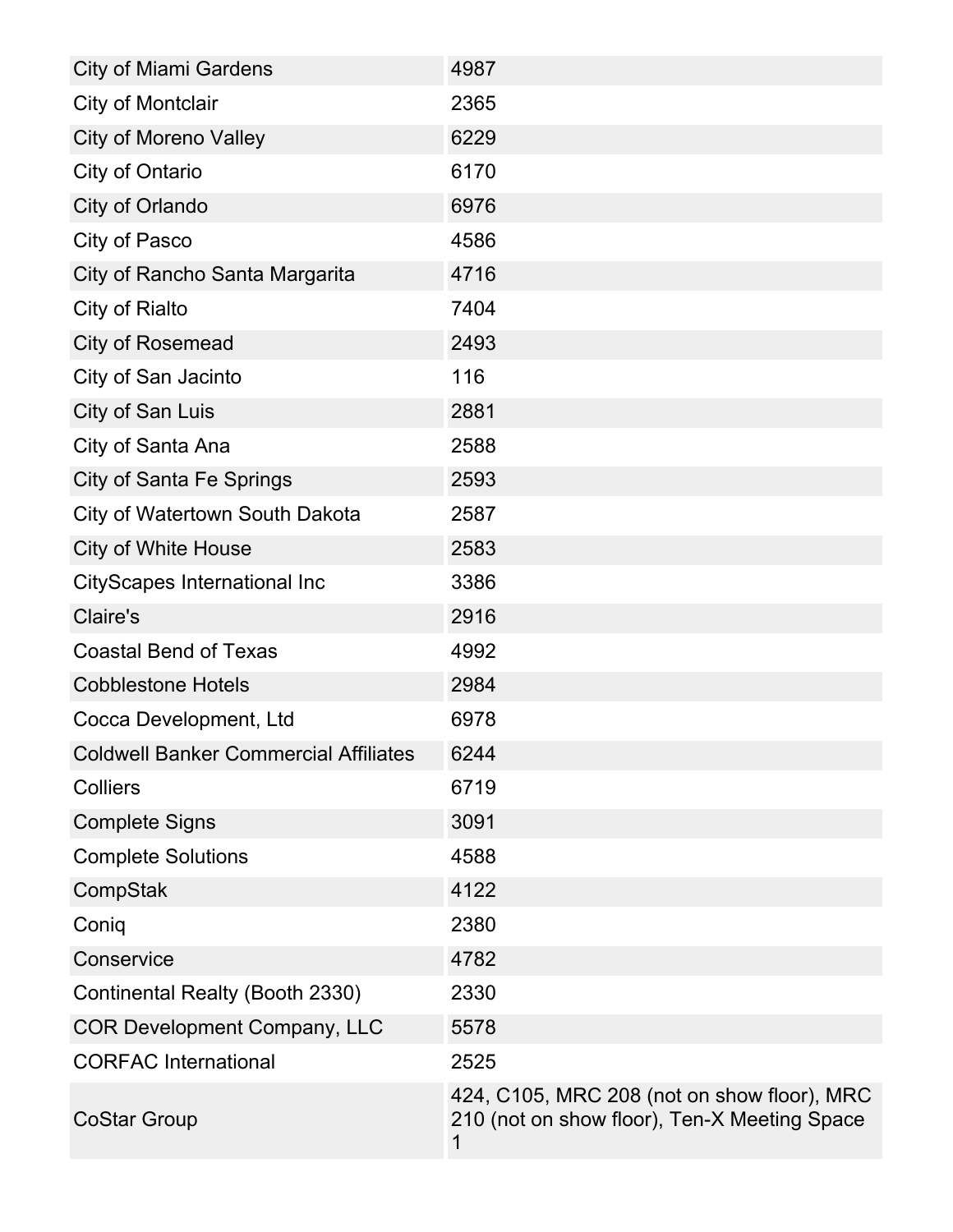| <b>Covington County Economic</b><br><b>Development Commission</b> | 2285                          |
|-------------------------------------------------------------------|-------------------------------|
| <b>CP Partners</b>                                                | 8662                          |
| Crawford Square Real Estate Advisors,<br><b>LLC</b>               | 5527                          |
| Creditntell                                                       | 2546                          |
| <b>CREW Network</b>                                               | 4960                          |
| Crexi                                                             | 4248                          |
| Crossman and Co                                                   | <b>SMR221</b>                 |
| <b>Crosspoint Realty Services Inc.</b>                            | 6974                          |
| Crunch Fitness (Franchise)                                        | 8269                          |
| <b>CSSI Cost Segregation Services Inc.</b>                        | 2174, 2176                    |
| <b>CTO Realty Growth</b>                                          | 4034                          |
| <b>Cullinan Properties LTD</b>                                    | 8214                          |
| Cushman & Wakefield                                               | 3710                          |
| <b>CuttingEdge FM</b>                                             | 2260                          |
| Cypress Equities (Booth 6712)                                     | 6712                          |
| Dairy Queen                                                       | 8227                          |
| David Cronheim Mortgage Corp.                                     | 6701                          |
| DCA Services, Inc.                                                | 4186                          |
| De Rito Partners, Inc.                                            | 8216                          |
| <b>DealPoint Merrill</b>                                          | 9154                          |
| <b>DealSumm</b>                                                   | 2270                          |
| Decor IQ                                                          | 3492                          |
| Deep North Inc.                                                   | 4951                          |
| Defease with Ease/Thirty Capital<br>Financial                     | 7631                          |
| <b>DESIGN 3 INTERNATIONAL</b>                                     | <b>DESIGN 3 INTERNATIONAL</b> |
| DEVELOPERS DIVERSIFIED PR                                         | 2315                          |
| Development Management Group, Inc.                                | 9129                          |
| <b>Dhanani Private Equity Group</b>                               | 3392                          |
| Dial Companies (Booth 2742)                                       | 2742                          |
| <b>Diamond Inner Circle Investments</b>                           | 450                           |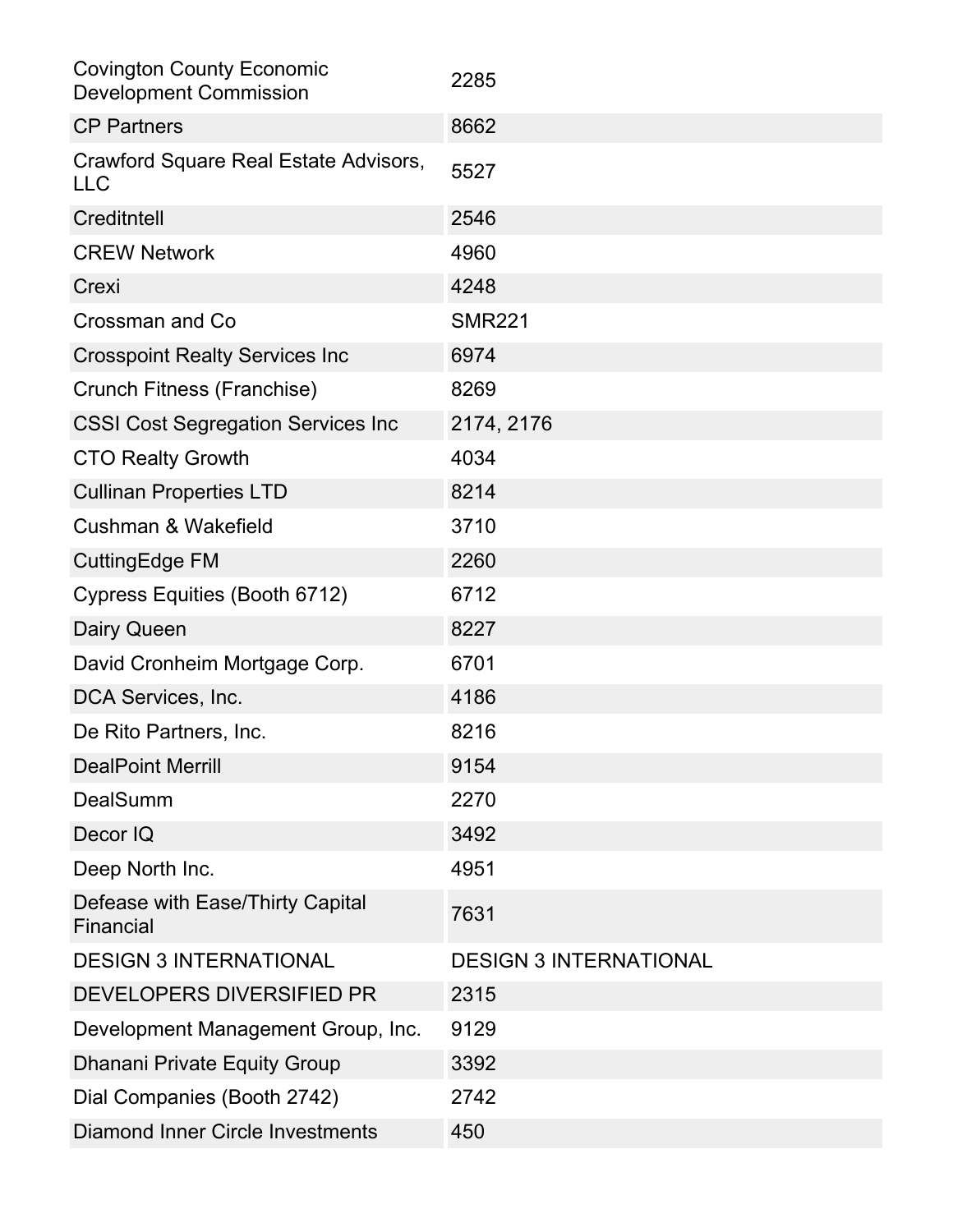| DiMarco Group                                                          | 1247                             |
|------------------------------------------------------------------------|----------------------------------|
| Directory of Major Malls /<br>ShoppingCenters.com                      | 4088                             |
| Divaris Real Estate (Booth 3501)                                       | 3501                             |
| DJM Capital Partners, Inc.                                             | 537                              |
| <b>DLC Management Corporation</b>                                      | 5706                             |
| Dodge City/Ford County Development                                     | 2480                             |
| <b>Dollar General Corporation</b>                                      | 7600                             |
| Dollar Tree & Family Dollar                                            | 8547                             |
| <b>DoorDash</b>                                                        | 9176                             |
| <b>DRA Advisors LLC</b>                                                | 1214                             |
| DroneUp                                                                | 5380                             |
| Duro-Last Roofing, Inc.                                                | 2792                             |
| <b>DWS</b>                                                             | 8111                             |
| <b>East Montgomery County Improvement</b><br><b>District</b>           | 544                              |
| <b>Eastern Retail Properties</b>                                       | 8015                             |
| <b>ECHO Realty</b>                                                     | 2746                             |
| Economic Development Corporation of<br>Utah                            | 7412                             |
| <b>EDENS</b>                                                           | 4113                             |
| <b>EDGE Realty Partners</b>                                            | 8819                             |
| Edgewood Properties / JMP Holdings /<br><b>M&amp;M Realty Partners</b> | 815                              |
| <b>Edinburg Economic Development</b><br>Corporation                    | 2488                             |
| <b>Elcan and Associates Inc.</b>                                       | 9145                             |
| ElectriCities of N.C., Inc.                                            | 2209                             |
| <b>Electrify America</b>                                               | <b>Electrify America, SMR224</b> |
| Embree Development Group, Inc.                                         | 5779                             |
| <b>Enchant Studios</b>                                                 | 4790                             |
| <b>Encore Real Estate Investment</b><br>Services, LLC                  | 8810                             |
| <b>Endeavor Real Estate Group</b>                                      | 5734                             |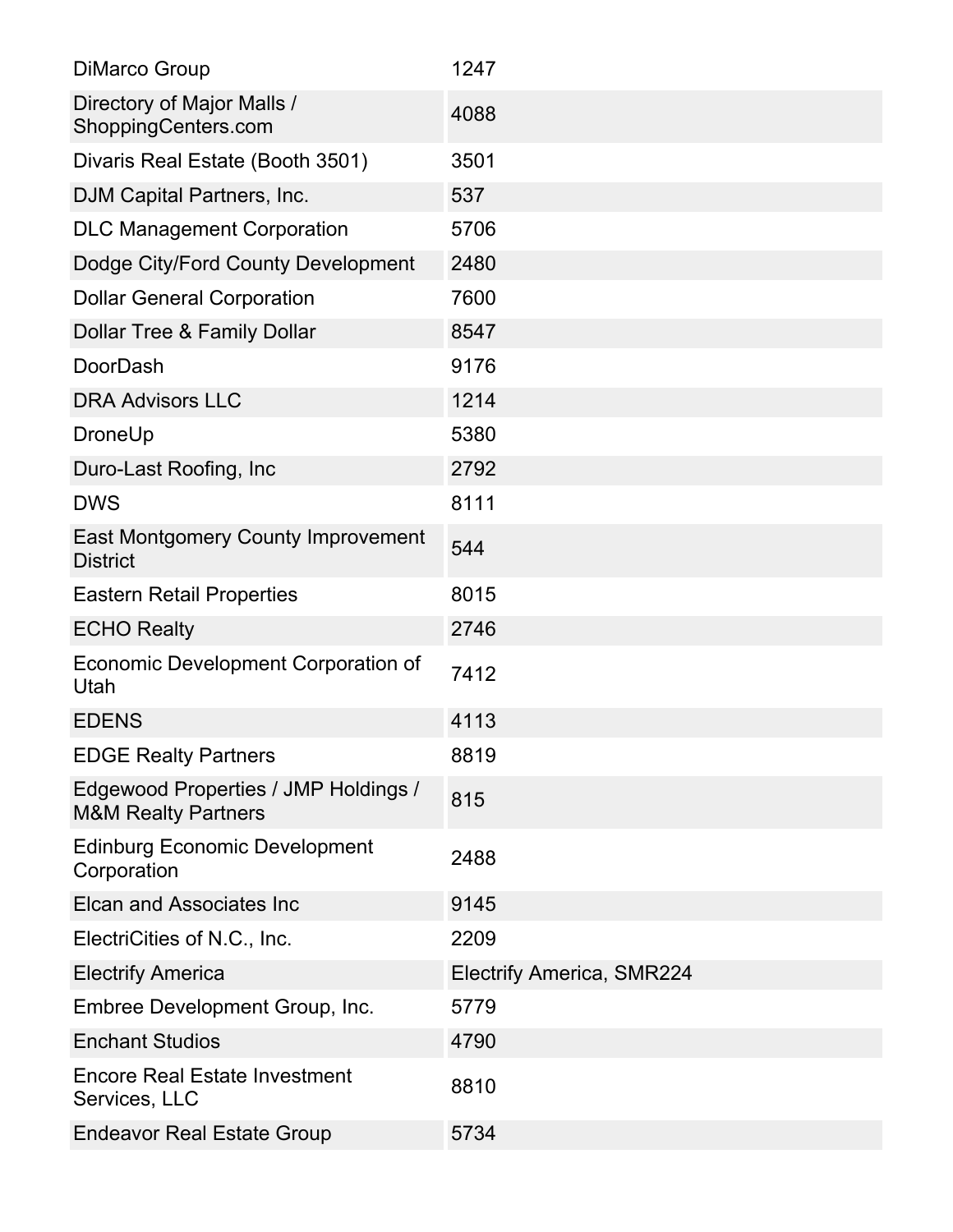| Envirolume                                                       | 3490 |
|------------------------------------------------------------------|------|
| <b>Environics Analytics</b>                                      | 3486 |
| <b>Envoy Net Lease Partners</b>                                  | 6702 |
| <b>EOS Fitness</b>                                               | 7811 |
| Equity, LLC.                                                     | 9047 |
| Esri                                                             | 3890 |
| Essential Growth (eGap)/1045 Property<br><b>Management Group</b> | 5767 |
| <b>Essential Properties Realty Trust</b>                         | 7406 |
| Evergreen Devco, Inc                                             | 737  |
| <b>EVgo</b>                                                      | 3779 |
| Excel Engineering, Inc.                                          | 3189 |
| Ex-Cell Kaiser, LLC                                              | 4786 |
| eXp Commercial                                                   | 5083 |
| <b>Express Car Wash Development</b><br><b>Partners</b>           | 9190 |
| <b>Express Image Digital</b>                                     | 2790 |
| <b>Extended Stay America</b>                                     | 8631 |
| Exteros, Inc.                                                    | 4975 |
| E-Z Riser Roof Raising                                           | 2261 |
| <b>Fairway Investments</b>                                       | 4358 |
| Falcon Realty Advisors (Booth 3501)                              | 3501 |
| <b>Federal Realty Investment Trust</b>                           | 4522 |
| <b>Festival Companies</b>                                        | 4527 |
| <b>Fidelis Realty Partners</b>                                   | 8505 |
| <b>Fifth Corner</b>                                              | 4686 |
| Fingernails2Go                                                   | 2890 |
| Firehouse Restaurant Group, Inc.                                 | 8531 |
| <b>First Hartford Realty Corporation</b>                         | 2981 |
| <b>First National Realty Partners</b>                            | 2230 |
| First Washington Realty, Inc.                                    | 4546 |
| First Western Properties (Booth 3501)                            | 3501 |
| <b>Firstrust Bank</b>                                            | 2249 |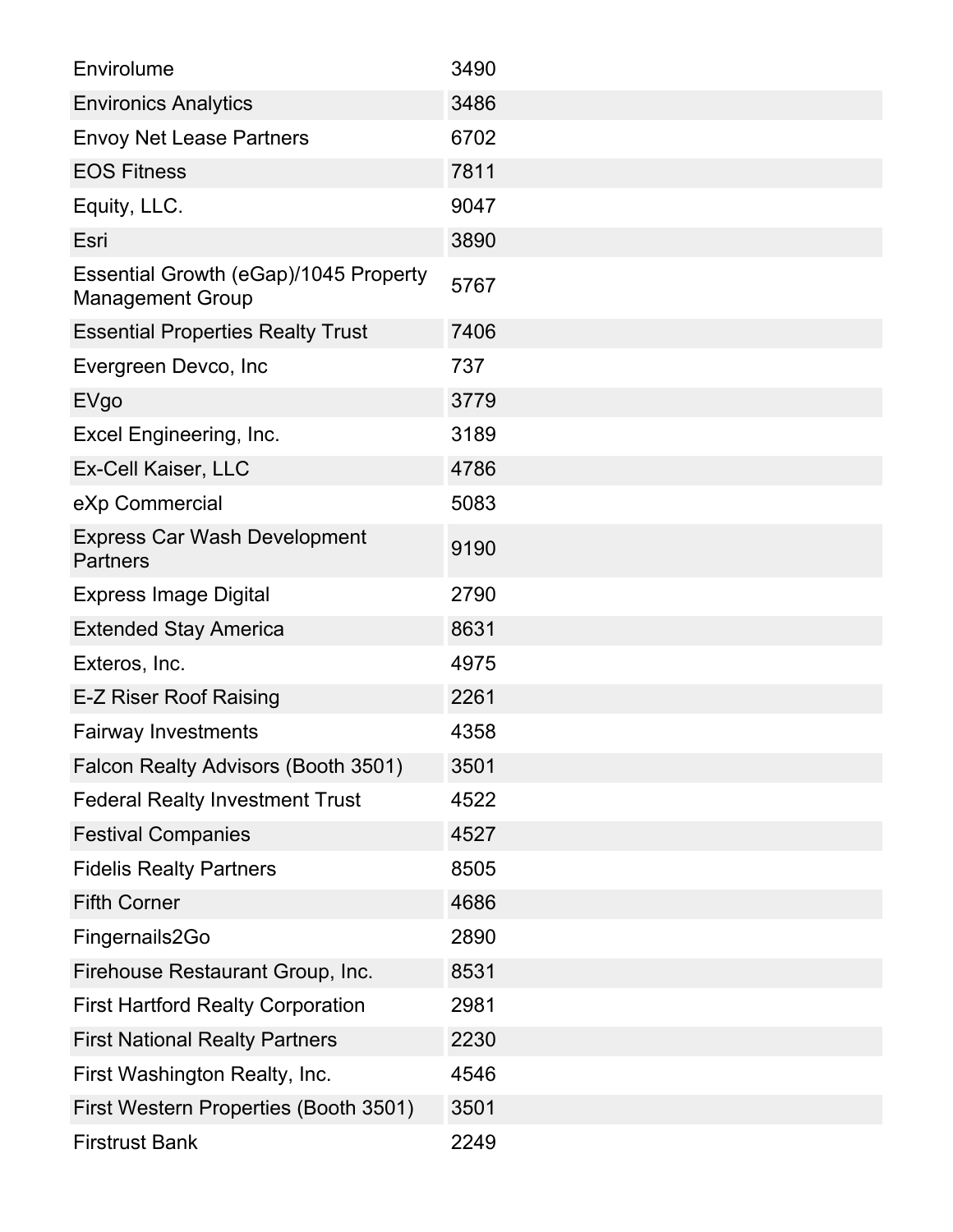| <b>Fitness International, LLC</b>                         | 5524 |
|-----------------------------------------------------------|------|
| Flaum Management Company Inc. /<br><b>LLD Enterprises</b> | 7428 |
| <b>FlexPost</b>                                           | 5091 |
| <b>Flite Golf &amp; Entertainment</b>                     | 8660 |
| Flocke & Avoyer Commercial Real<br><b>Estate</b>          | 9006 |
| <b>Florida International University</b>                   | 3289 |
| <b>FlowRider &amp; Endless Surf</b>                       | 8260 |
| <b>FOCUS Brands</b>                                       | 8265 |
| <b>Franklin Street</b>                                    | 3739 |
| <b>FRB Realty Capital</b>                                 | 4793 |
| Freddy's Frozen Custard & Steakburgers                    | 8658 |
| Fujimi, Inc.                                              | 5564 |
| Fyxt                                                      | 2893 |
| G.J. Grewe Brokerage and<br>Development/RSolution         | 4915 |
| <b>Gator Investments</b>                                  | 3363 |
| GbBIS, an Intelligent Direct, Inc.<br>Company             | 3786 |
| <b>GBT Realty Corporation</b>                             | 6250 |
| <b>GeoStabilization International</b>                     | 4419 |
| Gibraltar Management Co., Inc.                            | 6364 |
| GK Development Inc.                                       | 8219 |
| Glazer                                                    | 6672 |
| Glimcher Group Inc.                                       | 8519 |
| GlobeSt.                                                  | 2389 |
| <b>GMEP Engineers</b>                                     | 3089 |
| Goodale and Barbieri Company                              | 9139 |
| <b>Gordon Brothers</b>                                    | 5967 |
| <b>Gorjian Acquisitions</b>                               | 7170 |
| <b>GPARENCY</b>                                           | 2563 |
| <b>Graco Real Estate Development</b>                      | 6000 |
| <b>Graham Corporation</b>                                 | 5924 |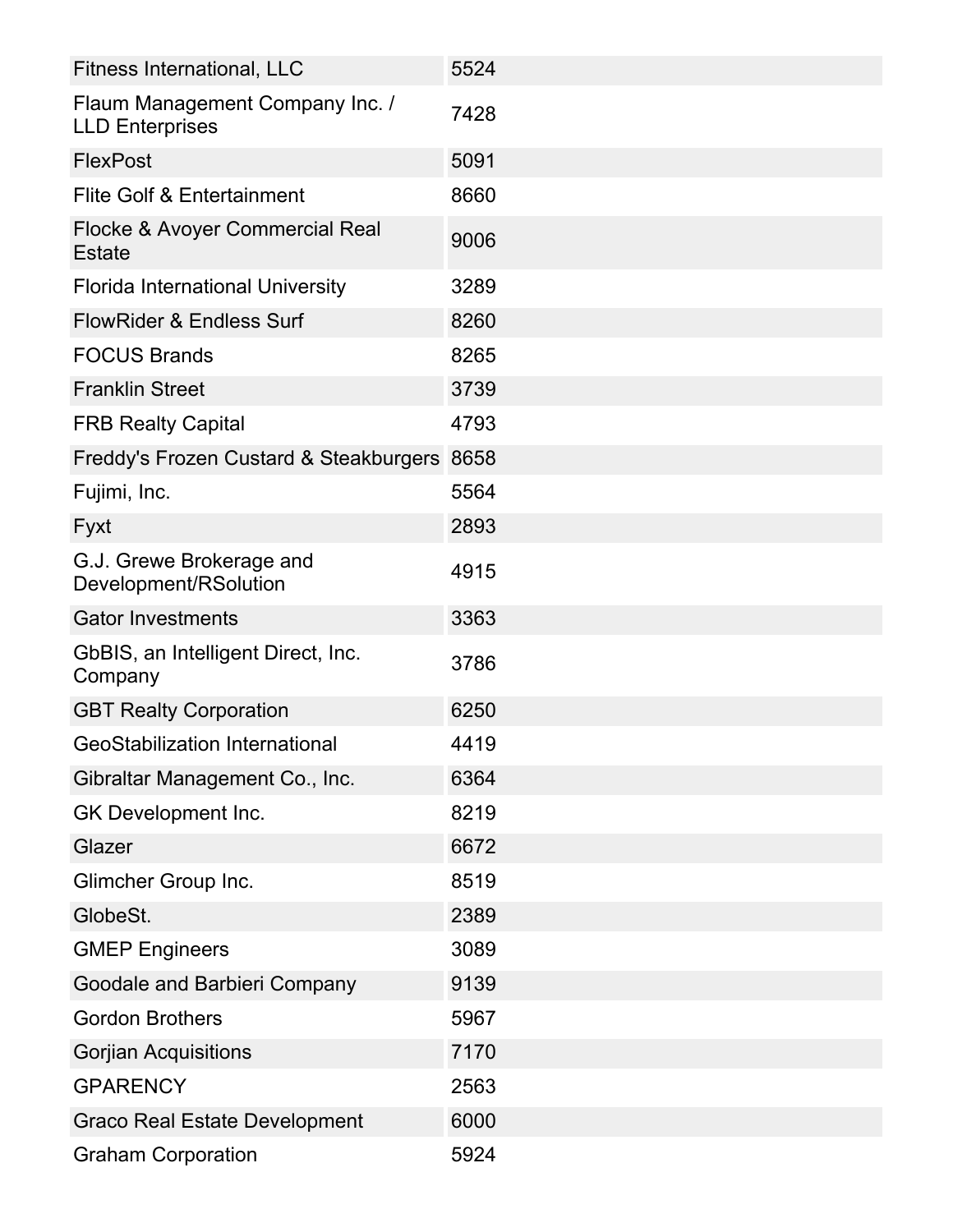| <b>Granite Telecommunications</b>                           | 2473 |
|-------------------------------------------------------------|------|
| <b>Grant &amp; Lewis</b>                                    | 105  |
| <b>Great Clips Inc.</b>                                     | 8514 |
| <b>Greater Killeen Chamber of Commerce</b>                  | 2581 |
| <b>GREEN EDUCATION FOUNDATION</b>                           | 4190 |
| <b>Green Team Worldwide Environmental</b><br>Group          | 4273 |
| <b>Greenberg Gibbons</b>                                    | 4222 |
| Grossman Development Group (Booth<br>2549)                  | 2549 |
| <b>Grupo Flor</b>                                           | 9178 |
| GuardTop LLC.                                               | 2990 |
| <b>Hadler Realty Co.</b>                                    | 2348 |
| Halpern Enterprises, Inc.                                   | 7805 |
| <b>Hamburg Place</b>                                        | 7267 |
| Hanley Investment Group Real Estate<br><b>Advisors</b>      | 5601 |
| Hanna Commercial Real Estate (Booth<br>2742)                | 2742 |
| <b>Hawkins Companies</b>                                    | 9123 |
| <b>HdL Companies</b>                                        | 4382 |
| <b>Heartland Dental, LLC</b>                                | 8880 |
| Heidenberg Properties c/o The<br><b>Marketplace Concept</b> | 4514 |
| Hekemian & Co., Inc.                                        | 2903 |
| <b>Hendon Properties, LLC</b>                               | 3148 |
| <b>Hickory Farms</b>                                        | 8870 |
| Hill Partners, Inc.                                         | 3725 |
| Hilton                                                      | 9014 |
| <b>Hines</b>                                                | 637  |
| <b>HMV</b>                                                  | 4491 |
| <b>HOA Brands</b>                                           | 8569 |
| Horne Properties, Inc.                                      | 8823 |
| Horvath & Tremblay                                          | 5918 |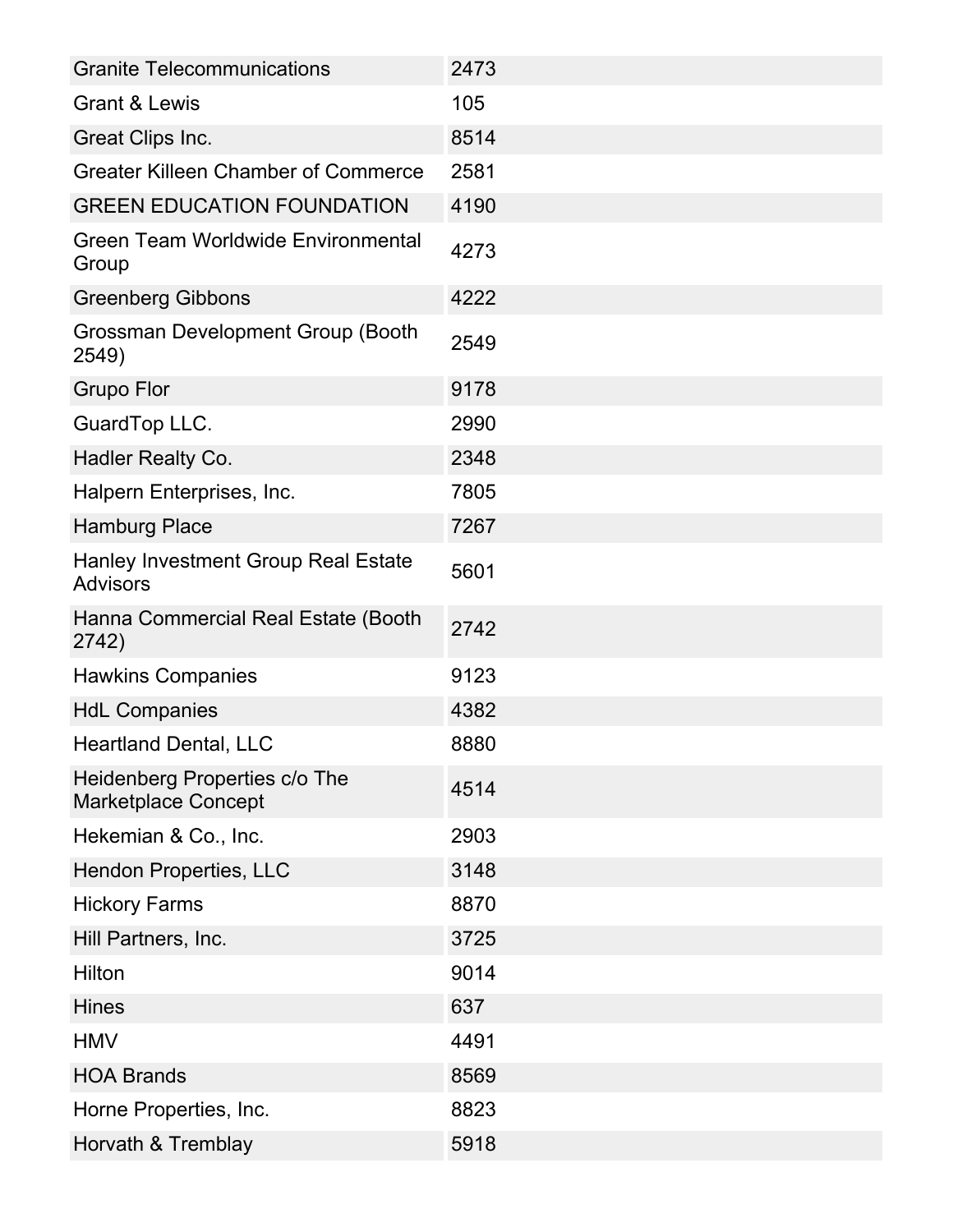| HUBB NYC (Booth 4518)                                                | 4518             |
|----------------------------------------------------------------------|------------------|
| <b>Hunden Strategic Partners</b>                                     | 4188             |
| Hurst Euless Bedford (HEB) Economic<br><b>Development Foundation</b> | 7433             |
| <b>Hutensky Capital Partners</b>                                     | 745              |
| Hutto EDC (Economic Development<br>Corp.)                            | 3180             |
| <b>HUTTON</b>                                                        | 7605             |
| <b>Hyatt Hotels Corporation</b>                                      | 9010             |
| <b>ICompete Entertainment</b>                                        | 9170             |
| ICON International, Inc.                                             | 7410             |
| <b>ICSC Brand Activation</b>                                         | 200              |
| <b>ID Plans</b>                                                      | 3084             |
| <b>IDS Real Estate Group</b>                                         | 3993             |
| <b>IHG Hotels &amp; Resorts</b>                                      | 8936             |
| <b>Indie Signs</b>                                                   | 4195             |
| Industrial Frigo USA Inc                                             | 4187             |
| Inflatable Depot Inc                                                 | 2785             |
| Inland Real Estate Group of Companies,<br>Inc., The                  | 1526             |
| <b>InSite Real Estate</b>                                            | 8210             |
| <b>Inspire Brands</b>                                                | 8252             |
| Inveniam Capital Partners, Inc                                       | 5181             |
| InvenTrust Properties Corp.                                          | 4110             |
| <b>Irvine Company</b>                                                | 3134             |
| <b>J.C. BAR Properties</b>                                           | 7416             |
| <b>JABE COMPANIES</b>                                                | 7427             |
| Jack In The Box                                                      | 9000             |
| <b>JBG Smith</b>                                                     | 4922             |
| Jersey Mike's Franchise Systems                                      | 8285, 8584, 8681 |
| JH Real Estate Partners, Inc. (Booth<br>7400)                        | 7400             |
| Jim Wilson & Associates LLC (Booth<br>549)                           | 549              |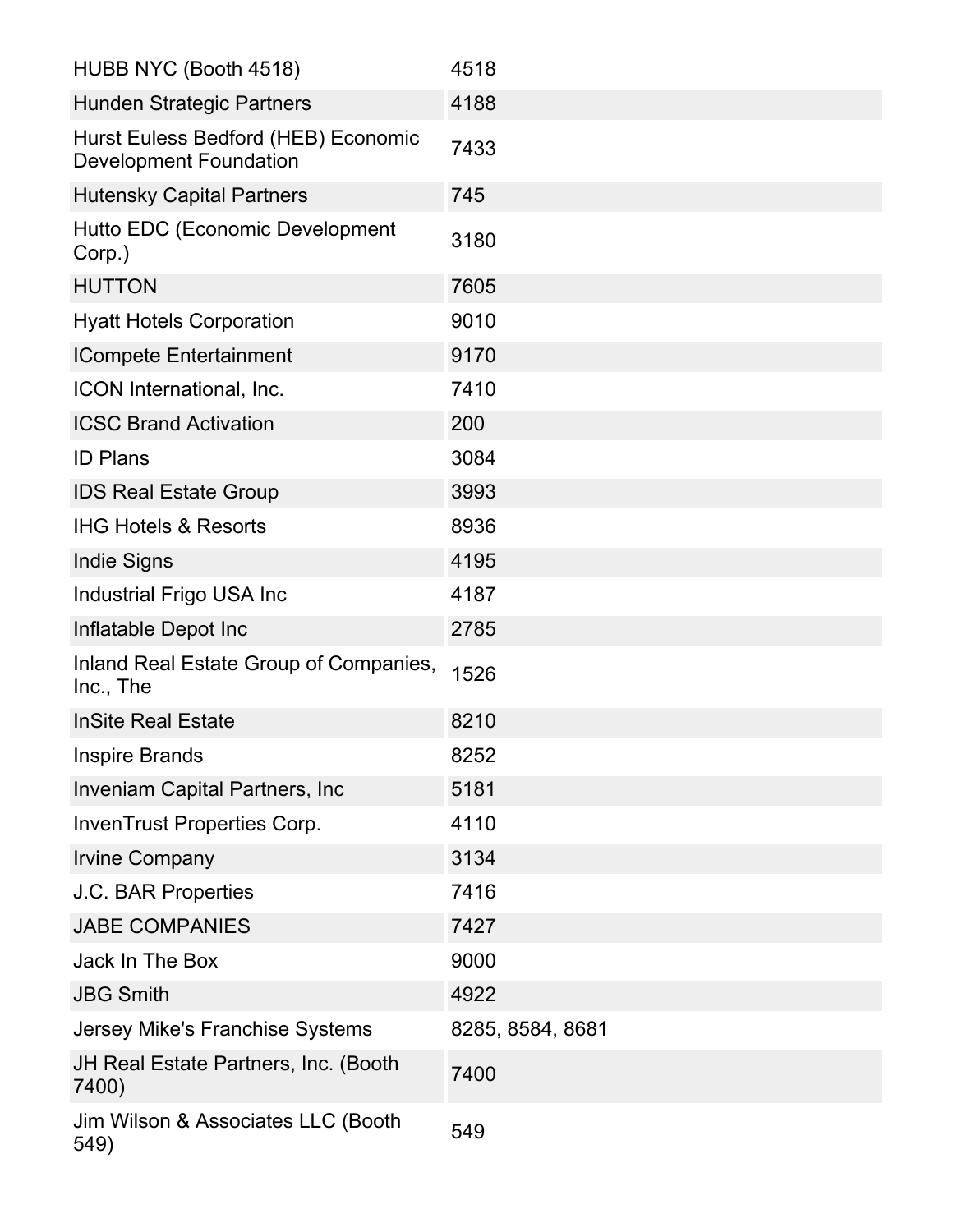| JLL                                                                | 1527          |
|--------------------------------------------------------------------|---------------|
| <b>JLL Capital Markets</b>                                         | <b>SMR219</b> |
| <b>JM &amp; ADA Associates LLC</b>                                 | 4561          |
| <b>JMF Properties (Booth 5715)</b>                                 | 5715          |
| <b>JMP Holdings (Booth 815)</b>                                    | 815           |
| Jordon Perlmutter & Co.                                            | 2731          |
| Joshi & Associates                                                 | 3327          |
| <b>JRC Nationwide Construction</b>                                 | 2360          |
| <b>Just Manage North America</b>                                   | 1538          |
| Kalibrate                                                          | 4955          |
| <b>Kassin Sabbagh Realty</b>                                       | 3730          |
| <b>Katz &amp; Associates</b>                                       | 5842          |
| Keen-Summit Capital Partners LLC                                   | 8011          |
| <b>Kennedy Funding Financial</b>                                   | 118           |
| <b>Kentro Group</b>                                                | 4054          |
| KeyPoint Partners (Booth 8231)                                     | 8231          |
| Kiddie Academy                                                     | 8560          |
| <b>Kimco Realty</b>                                                | 3358          |
| Kimley-Horn                                                        | <b>SMR222</b> |
| <b>Kin Properties</b>                                              | 6367          |
| Kinetronix                                                         | 2186          |
| <b>King Energy</b>                                                 | 3391          |
| <b>Kite Realty Group</b>                                           | 913           |
| <b>KLNB Retail</b>                                                 | 2000          |
| Kohan Retail Investment Group                                      | 5539          |
| Konover South Development<br>Corporation                           | 5937          |
| Kornwasser Shopping Center<br>Properties   CCA Acquisition Company | 3153          |
| Kossman Development Company                                        | 4727          |
| <b>KPR Centers &amp; Kahn Development</b>                          | 324           |
| <b>KPS Commercial Construction</b>                                 | 2277          |
| Kroo Inc.                                                          | 2886          |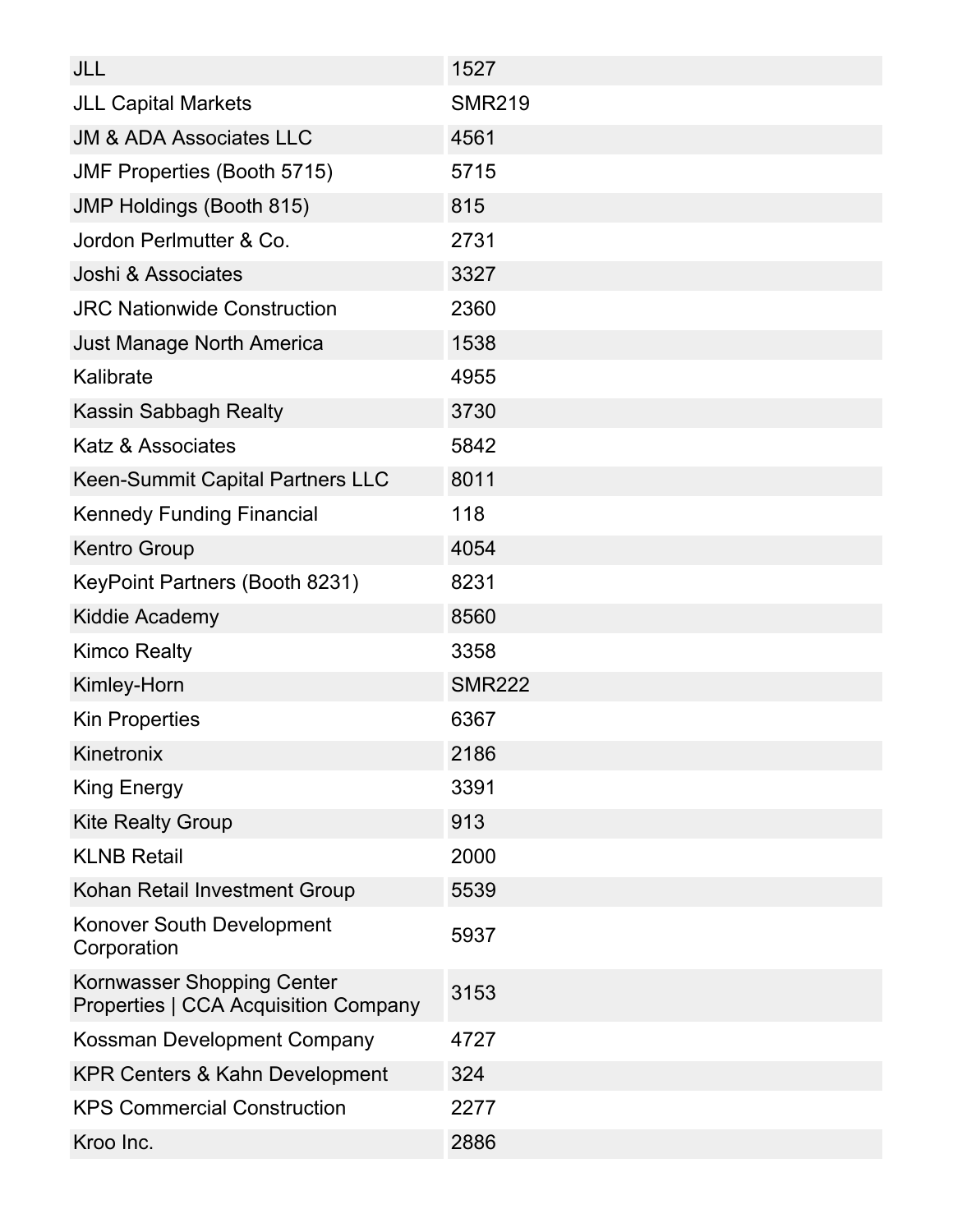| <b>KW Commercial</b>                                       | 2885 |
|------------------------------------------------------------|------|
| L <sub>3</sub> Capital                                     | 3073 |
| <b>LandQwest Commercial</b>                                | 5932 |
| <b>Launch Entertainment</b>                                | 8629 |
| Leasecake                                                  | 7810 |
| Lee & Associates Commercial Real<br><b>Estate Services</b> | 1147 |
| <b>Legacy Real Estate Advisors</b>                         | 4940 |
| LEGEND PROPERTIES, INC.                                    | 3383 |
| Let's Pave, LLC                                            | 4497 |
| Lev Inc.                                                   | 3090 |
| Levcor, Inc.                                               | 444  |
| <b>Level 5 Capital Partners</b>                            | 9004 |
| Levin Management Corp.                                     | 4230 |
| <b>Lewis Retail Centers</b>                                | 3001 |
| <b>Lidl US</b>                                             | S216 |
| <b>Lincoln Property Company</b>                            | 2530 |
| Linear Retail Properties, LLC and HUBB<br><b>NYC</b>       | 4518 |
| <b>Linmore LED</b>                                         | 3479 |
| Little Caesar Enterprises, Inc.                            | 8867 |
| LoanBoss                                                   | 2195 |
| Locate                                                     | 2336 |
| <b>LOCATION. Commercial Real Estate</b>                    | 6373 |
| <b>LOGIC Commercial Real Estate (Booth</b><br>3501)        | 3501 |
| Lormax Stern Development Company                           | 2196 |
| Louisiana State University                                 | 3887 |
| LRC Realty, Inc. (Booth 6259)                              | 6259 |
| <b>M&amp;J Wilkow LTD</b>                                  | 4067 |
| M&M Realty Partners (Booth 815)                            | 815  |
| <b>Madison Commercial Real Estate</b><br><b>Services</b>   | 2779 |
| <b>Madison Marquette</b>                                   | 3734 |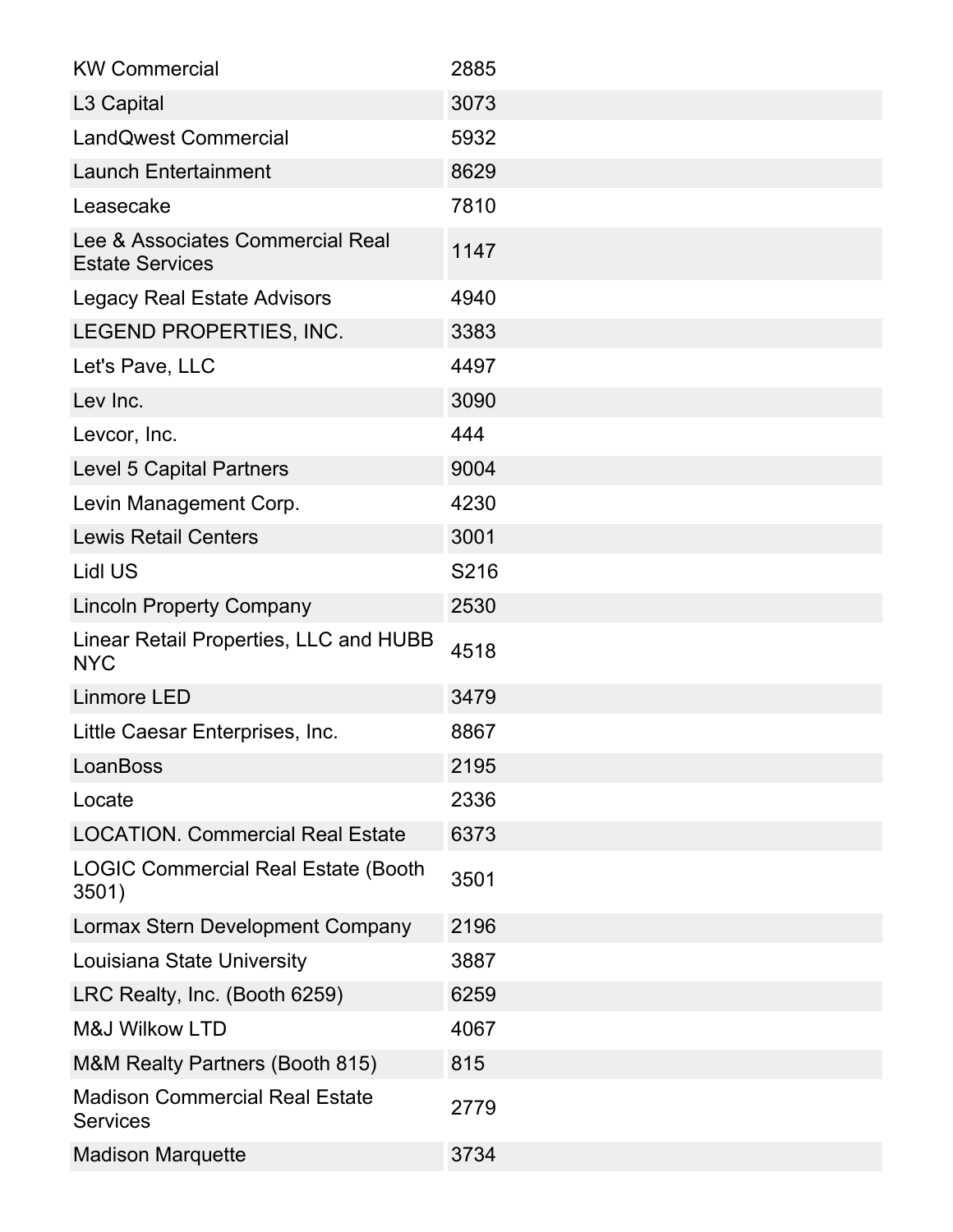| Mag Mile Capital                                          | 102A             |
|-----------------------------------------------------------|------------------|
| <b>Malachite Group</b>                                    | 5563             |
| Mall of Qatar                                             | 4079             |
| Mallcomm                                                  | 2210             |
| <b>Mapes Canopies</b>                                     | 9131             |
| <b>Marco's Franchising</b>                                | 101              |
| Marcus & Millichap                                        | 6724, 6729       |
| Marriott International, Inc.                              | 9167             |
| <b>Mason Asset Management</b>                             | 2773             |
| <b>Matanky Realty Group</b>                               | 6224             |
| <b>Mathias Properties</b>                                 | 5975             |
| <b>Matthews Real Estate Investment</b><br><b>Services</b> | 4127             |
| Mattiace Properties Inc.                                  | 6354             |
| <b>Maxx Builders &amp; Designers</b>                      | 3364             |
| <b>McDonald's US Resturant Development</b>                | 8200             |
| <b>McDougal Companies</b>                                 | 5837             |
| <b>MCS Commercial</b>                                     | 474              |
| <b>Mercury Capital Markets</b>                            | 2791             |
| <b>Meridian Capital Group</b>                             | 1226, N110, N118 |
| <b>Metron Sustainable Services</b>                        | 4086             |
| MetroNational (Booth 2720)                                | 2720             |
| Meyer C. Weiner Company                                   | 9110             |
| <b>Midland Atlantic Properties</b>                        | 1347             |
| Midway                                                    | 5732             |
| Midwood Investment & Development                          | 3886             |
| Miller Capital Advisory, Inc.                             | 4942             |
| MIMCO, LLC                                                | 7179             |
| <b>Miromar Development Corp</b>                           | 2722             |
| <b>MODELO by Comstock</b>                                 | 3380             |
| ModWash                                                   | 9157             |
| <b>Morguard Corporation</b>                               | 549              |
| Mr. Clean Car Wash                                        | 8635             |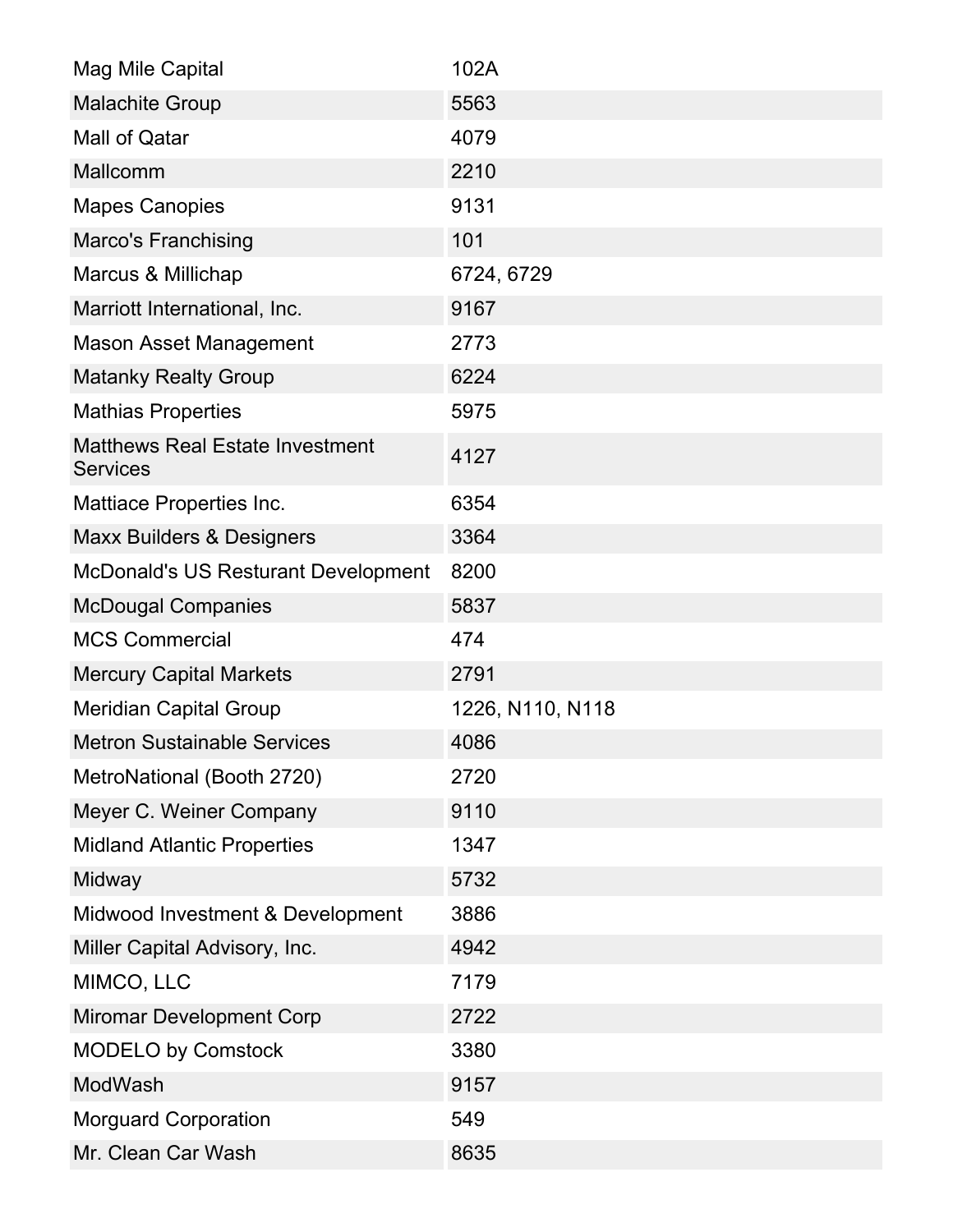| <b>MRI Software</b>                        | 2334          |
|--------------------------------------------|---------------|
| <b>MRP Capital Group</b>                   | 809           |
| <b>MTN Retail Advisors</b>                 | 4379          |
| <b>Murphy USA</b>                          | 8933          |
| N <sub>3</sub> Real Estate                 | 7624          |
| <b>NAI Global</b>                          | 6237          |
| <b>NAMDAR REALTY GROUP (Booth</b><br>2773) | 2773          |
| Nassimi Realty, LLC                        | 8024          |
| National Association of REALTORS®          | 5933          |
| <b>National Construction Rentals</b>       | 2993          |
| National Realty & Development Corp.        | 1546          |
| <b>National Retail Properties</b>          | 5558          |
| <b>NaviRetail</b>                          | 3179          |
| <b>Near</b>                                | 4660          |
| <b>Necessity Retail REIT</b>               | 4558          |
| <b>Net Lease Alliance</b>                  | 7619          |
| <b>NETSTREIT</b>                           | <b>SMR225</b> |
| <b>New England Development</b>             | 2513          |
| <b>New Orleans Business Alliance</b>       | 5090          |
| <b>Newmark</b>                             | 2734          |
| NewMark Merrill Companies, Inc.            | 7731          |
| <b>NewQuest Properties</b>                 | 6207          |
| <b>Next Realty, LLC</b>                    | 2218          |
| <b>NextSite</b>                            | 5729          |
| <b>NNN Properties, LLC</b>                 | 8800          |
| <b>North American Properties</b>           | 4130          |
| <b>Northwest Retail Group</b>              | 4263          |
| <b>Northwood Retail</b>                    | 2266          |
| NTrust Infotech                            | 4499          |
| <b>Nucor Buildings Group</b>               | 3483          |
| NV5/Bock & Clark                           | 3377          |
| <b>OASE North America</b>                  | 5186          |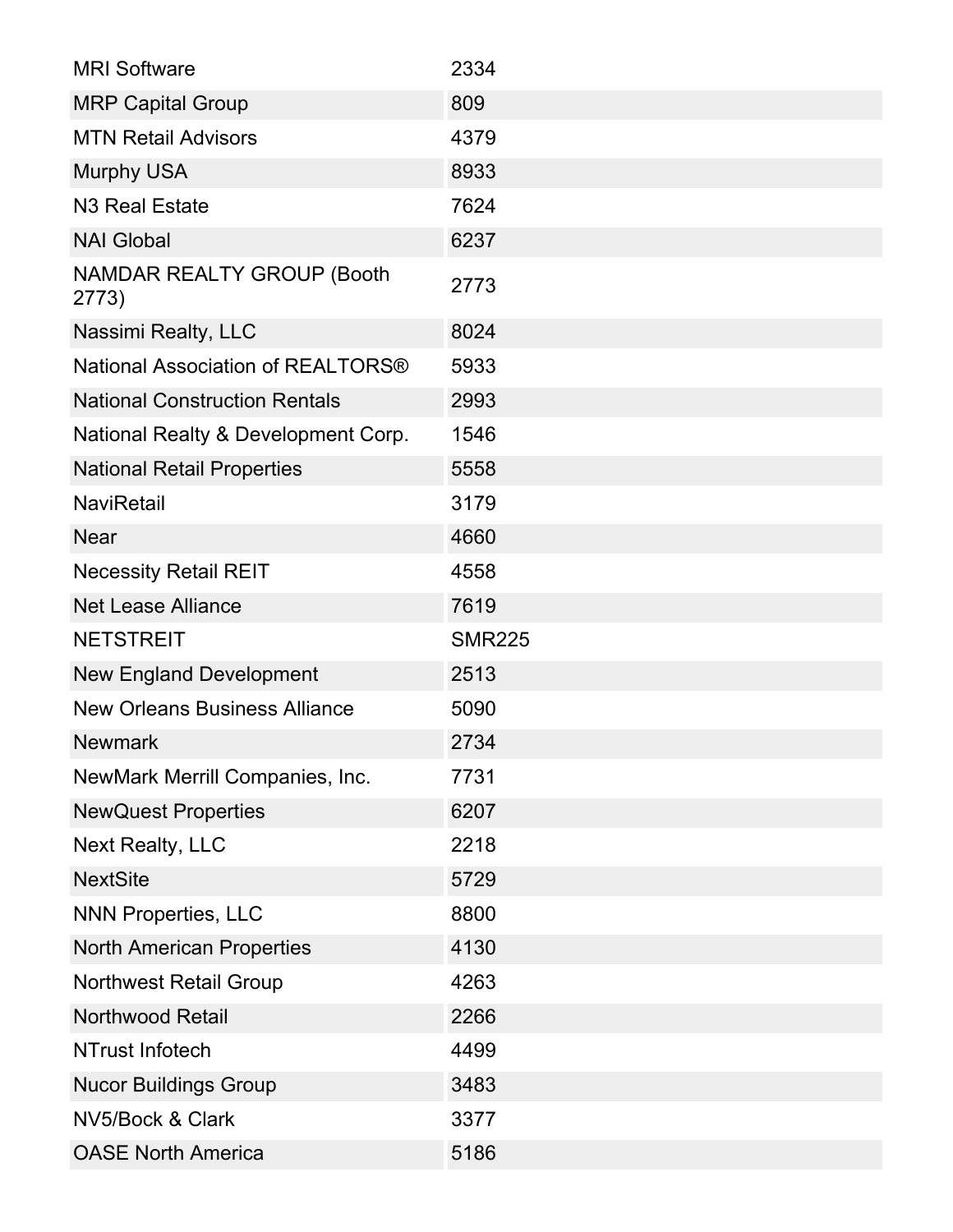| Occupier                                                     | 2263       |
|--------------------------------------------------------------|------------|
| O'Connor                                                     | 400        |
| <b>Oklahoma City Chamber of Commerce</b>                     | 8814       |
| Ollie's Bargain Outlet, Inc.                                 | 9163       |
| Olvin                                                        | 2564       |
| <b>Orangetheory Fitness</b>                                  | 8554       |
| <b>ORION Investment Real Estate</b>                          | 8565       |
| <b>Orion Real Estate Group</b>                               | 6780       |
| <b>Oxford Properties Group</b>                               | 4930       |
| <b>Pacific Retail</b>                                        | 2720       |
| <b>Pacific Surf Designs</b>                                  | 2986       |
| Panda Restaurant Group, Inc.                                 | 8573       |
| Papa John's International                                    | 8863       |
| Pappas Investments                                           | 5383       |
| <b>Paramount Realty/LMS Commercial</b><br><b>Real Estate</b> | 7633       |
| <b>Paran Management Company</b>                              | 4479       |
| Partnership for Economic Development                         | 2292       |
| <b>Party City Retail Group</b>                               | 8523       |
| <b>PEBB ENTERPRISES</b>                                      | 4339       |
| <b>Penn State University</b>                                 | 2793       |
| <b>Peterson Companies</b>                                    | 6307       |
| <b>Pharma Property Group</b>                                 | 7614, 9137 |
| <b>Phillips Edison &amp; Company</b>                         | 6217       |
| <b>Phillips International</b>                                | 8627       |
| <b>Pierson Commercial Real Estate</b>                        | 5387       |
| <b>Pine Tree</b>                                             | 2242       |
| Placer.ai                                                    | 4568       |
| Placewise                                                    | 2726       |
| <b>Planet Fitness</b>                                        | 8239       |
| Plaza Properties, Inc.                                       | 6259       |
| <b>Poag Shopping Centers</b>                                 | 4967       |
| Pohl Jensen                                                  | 4582       |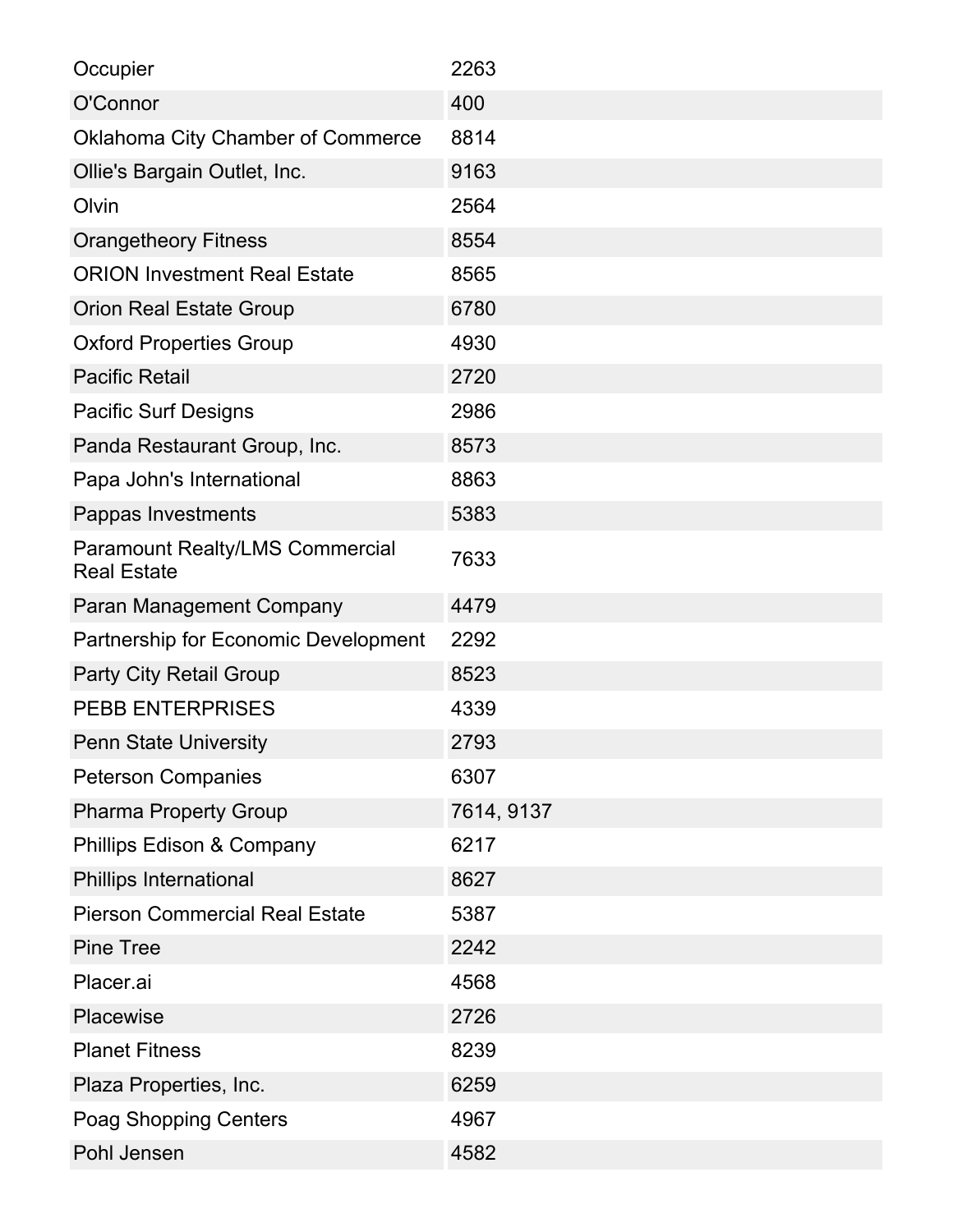| <b>Porter Corp</b>                                                | 2979 |
|-------------------------------------------------------------------|------|
| <b>Portland State University Center for</b><br><b>Real Estate</b> | 3290 |
| <b>PREIT</b>                                                      | 2501 |
| Prendamano Real Estate, Inc. "Prereal"                            | 3795 |
| <b>Prestige Development Group</b>                                 | 2282 |
| Prestige Properties & Development Co.,<br>Inc.                    | 4253 |
| <b>Prime Net Lease</b>                                            | 4979 |
| Primestor Development, Inc.                                       | 2566 |
| <b>Primrose Schools</b>                                           | 8562 |
| Prince George's County Economic Dev.<br>Corp.                     | 4949 |
| Progressive Materials, LLC                                        | 4374 |
| <b>Project Queens LLC</b>                                         | 5378 |
| Projectmates / Systemates, Inc.                                   | 2784 |
| <b>ProNova Partners</b>                                           | 2575 |
| <b>Qdoba Mexican Eats</b>                                         | 8862 |
| Quantitative Analysis, Inc.                                       | 4390 |
| <b>Quick Quack Car Wash</b>                                       | 9160 |
| <b>QuikTrip Corporation</b>                                       | 8224 |
| Quine and Associates, Incorporated                                | 5758 |
| <b>Raider Hill Advisors</b>                                       | 3110 |
| <b>Raising Cane's Chicken Fingers</b>                             | 8873 |
| Rappaport                                                         | 301  |
| <b>RARE Connection</b>                                            | 8842 |
| <b>RCG Ventures LLC</b>                                           | 4051 |
| <b>RD Management LLC</b>                                          | 5715 |
| RE BackOffice, Inc                                                | 6173 |
| <b>RE</b> Journals                                                | 3382 |
| <b>Read King</b>                                                  | 5721 |
| RealSource Group (Booth 5524)                                     | 5524 |
| Realty Income Corp.                                               | 5545 |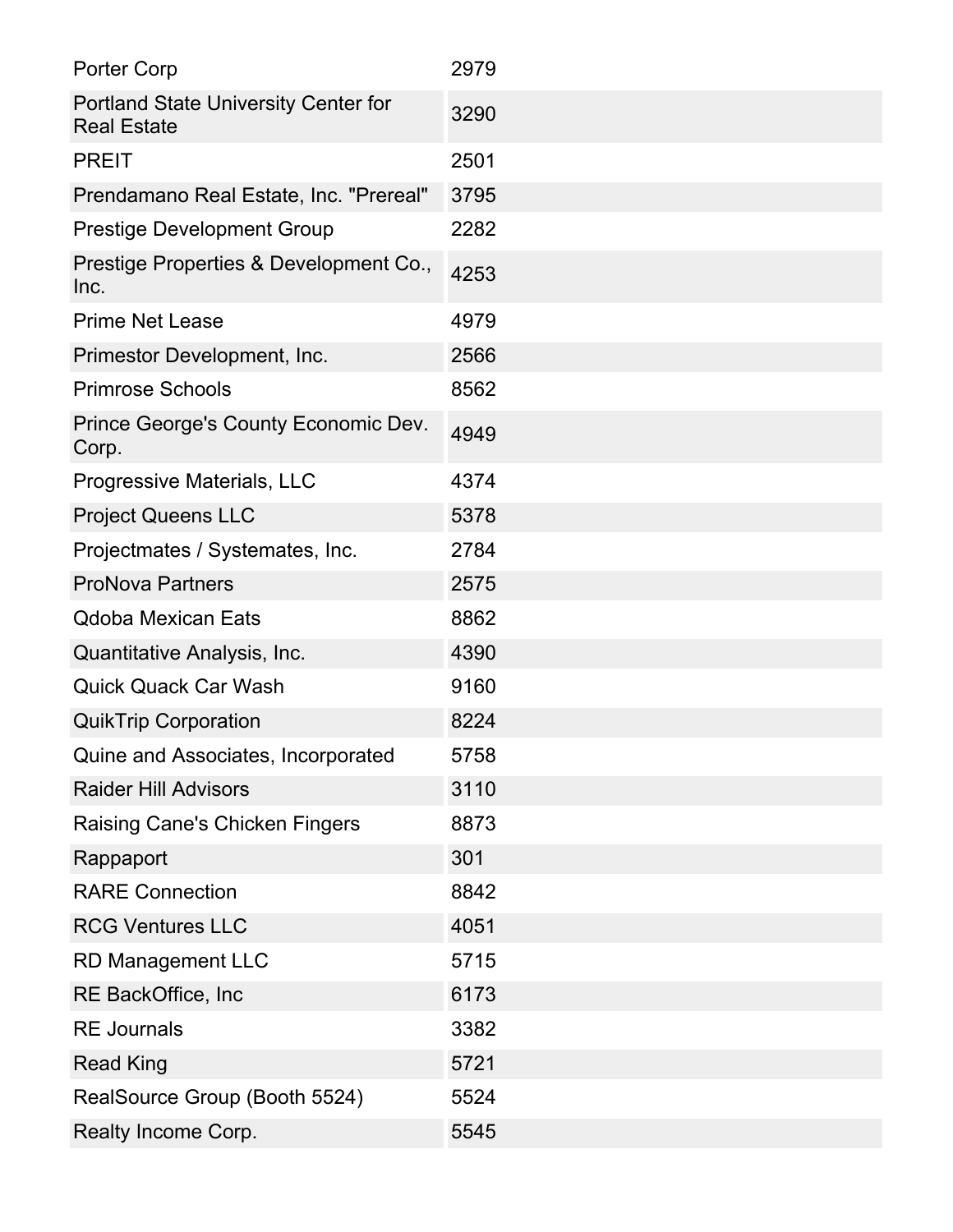| <b>Realty Resources, Incorporated</b>                     | 3501 |
|-----------------------------------------------------------|------|
| <b>RED Development</b>                                    | 3963 |
| Red Mountain Group, Inc.                                  | 1426 |
| <b>Regency Centers</b>                                    | 2764 |
| <b>Regency Properties</b>                                 | 6970 |
| <b>Regis Corporation</b>                                  | 8847 |
| Regus                                                     | 117  |
| <b>Reliable Properties</b>                                | 2343 |
| RESOLUT RE (Booth 6259)                                   | 6259 |
| Resquared                                                 | 2991 |
| <b>Retail Brokers Network</b>                             | 454  |
| Retail Lease Trac, Inc                                    | 8033 |
| Retail Opportunity Investments Corp.                      | 9184 |
| <b>Retail Planning Corporation</b>                        | 436  |
| <b>Retail Strategies/Retail Specialists</b>               | 513  |
| Retransform                                               | 3489 |
| <b>Revere CRE</b>                                         | 4276 |
| <b>RFA Consulting</b>                                     | 4591 |
| <b>Rhino Investments Group</b>                            | 9217 |
| <b>RIPCO Real Estate LLC</b>                              | 3351 |
| <b>Rite Aid Corporation</b>                               | 8249 |
| <b>River Oaks Properties</b>                              | 2222 |
| <b>Rivercrest Realty Investors</b>                        | 4270 |
| <b>Riverside County Office of Economic</b><br>Development | 2922 |
| RK Centers (Booth 6576)                                   | 6576 |
| RKAA Architects, Inc.                                     | 2789 |
| Robert B. Aikens and Associates, LLC                      | 3346 |
| RockStep Capital (Booth 5506)                             | 5506 |
| RoofingProjects.com                                       | 4091 |
| <b>Rosenshein Associates</b>                              | 6576 |
| <b>Rosenthal Properties, LLC</b>                          | 2330 |
| <b>RPT Realty</b>                                         | 6707 |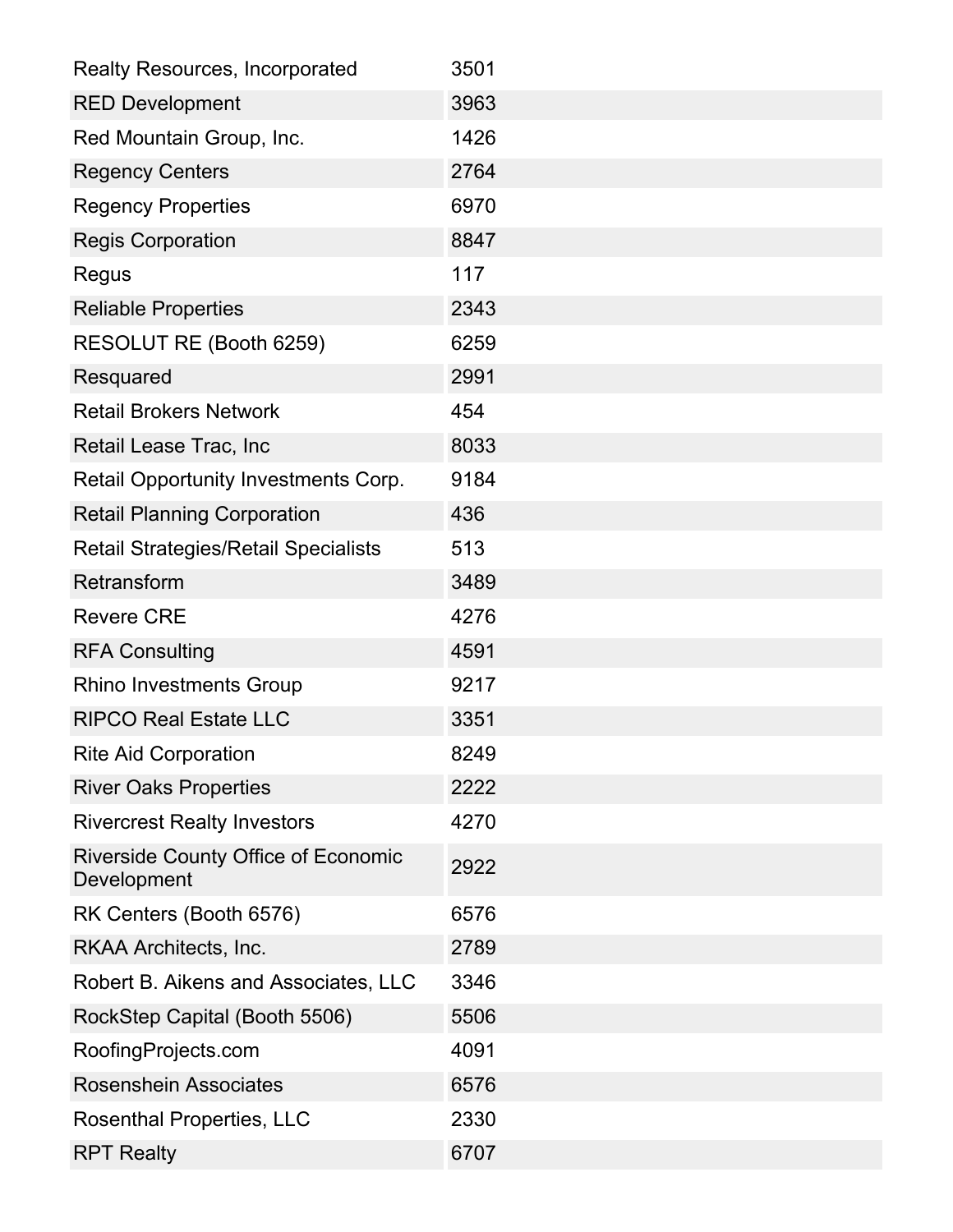| <b>Rural King &amp; Goodman Real Estate</b><br><b>Services Group</b> | 5726           |
|----------------------------------------------------------------------|----------------|
| Rural King (Booth 5726)                                              | 5726           |
| <b>Rutherford County Chamber of</b><br>Commerce                      | 2184           |
| Ryan                                                                 | 2288           |
| <b>SAB Capital</b>                                                   | 4741           |
| San Bernardino County Economic<br>Development                        | 3192           |
| <b>San Gabriel Valley Economic</b><br>Partnership                    | 2373           |
| <b>Sands Investment Group</b>                                        | 5573           |
| Sansome Pacific Properties, Inc. (Booth<br>6974)                     | 6974           |
| Saul Centers, Inc.                                                   | 2534           |
| <b>Schier</b>                                                        | 2891           |
| <b>Schlosser Development</b>                                         | 5506           |
| Schostak Brothers and Co., Inc.                                      | 1127           |
| <b>SDI Realty</b>                                                    | 5970           |
| <b>Secure Net Lease</b>                                              | <b>SMR220</b>  |
| Securitas1031                                                        | 4191           |
| <b>Select Strategies Realty</b>                                      | <b>MRC 206</b> |
| Self Esteem Brands, LLC                                              | 8205           |
| Selig Enterprises, Inc.                                              | 5535           |
| <b>Servion Commercial Loan Resources</b>                             | 2786           |
| <b>Sevan Multi-Site Solutions</b>                                    | 4090           |
| <b>Shea Properties</b>                                               | 2231           |
| <b>SHOP Companies</b>                                                | 7173           |
| Shopcore                                                             | 2551           |
| <b>ShopOne Centers</b>                                               | 4241           |
| <b>Shopping Center Business</b><br>Magazine/France Media, Inc        | 3282           |
| <b>SILBERT REALTY &amp; MANAGEMENT</b><br><b>COMPANY, INC</b>        | 4985           |
| <b>SimonCRE</b>                                                      | 8010           |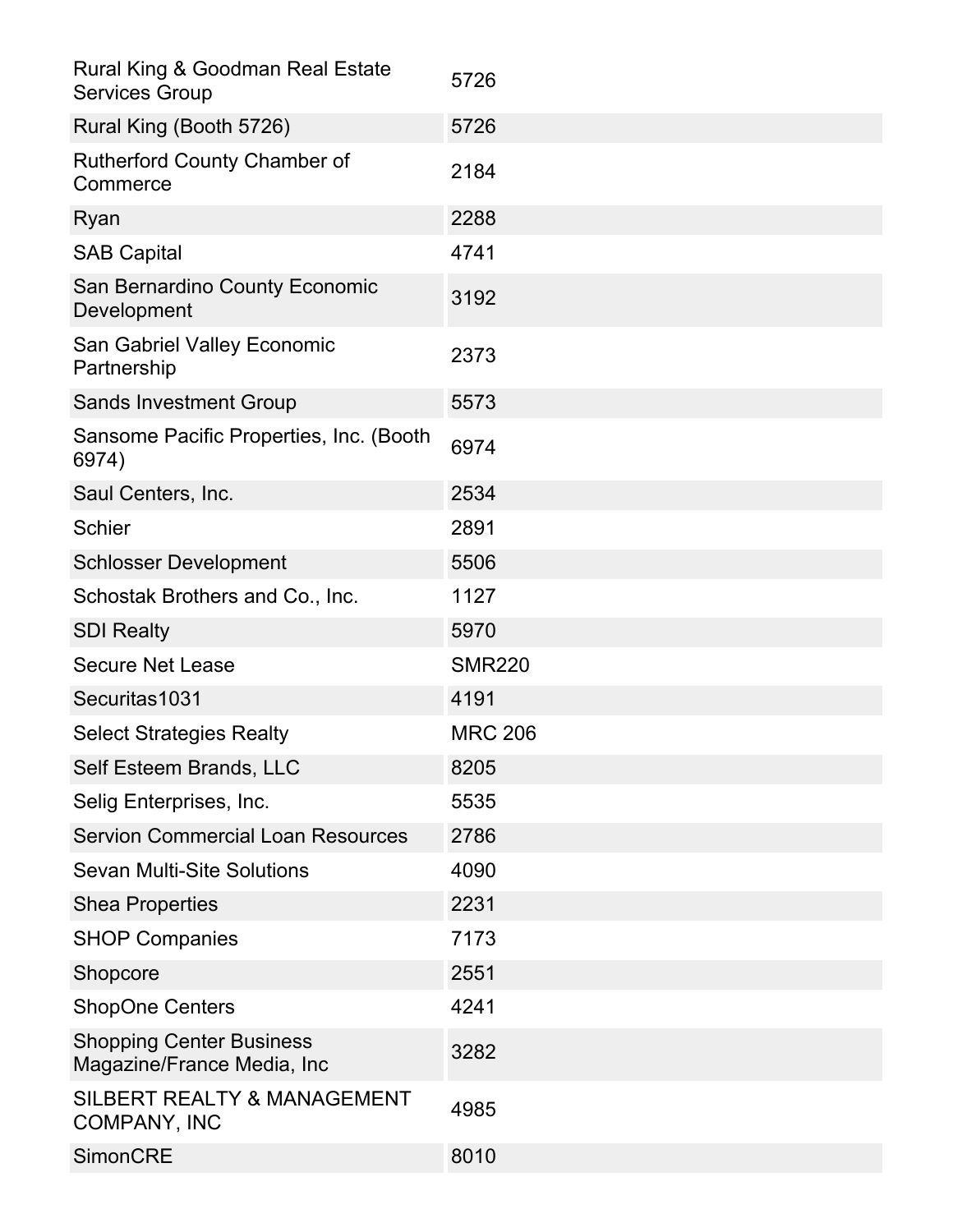| <b>SITE Centers</b>                        | 827        |
|--------------------------------------------|------------|
| <b>Site Source Retail Broker Network</b>   | 8233       |
| <b>Sites USA</b>                           | 7431       |
| <b>SITESEER Technologies</b>               | 2246       |
| <b>Sitewise Analytics</b>                  | 7616       |
| <b>SiteZeus</b>                            | 7610       |
| <b>SitusAMC</b>                            | 4488       |
| <b>SJC Ventures</b>                        | 4048       |
| <b>Skilken Gold</b>                        | 3722       |
| <b>Skyline Seven Real Estate</b>           | 2268       |
| <b>Slate Grocery REIT</b>                  | 2375       |
| <b>SmartCompliance</b>                     | 5193       |
| Smarte Carte, Inc.                         | 5389       |
| <b>Smoothie King</b>                       | 8667       |
| Social Paragon                             | 2361       |
| Soft Play                                  | 3482       |
| <b>Solarman Distribution Inc</b>           | 4373       |
| Sonny's The Car Wash Factory               | 2561       |
| <b>Sperry Commercial Global Affiliates</b> | 5392       |
| <b>Spinoso Real Estate Group</b>           | 2750       |
| <b>Spirit Halloween Superstores</b>        | 8244       |
| Spirit Realty Capital, Inc.                | 517        |
| Sport Clips, Inc.                          | 8567       |
| Springboard Inc.                           | 4552       |
| <b>Springstead and Associates</b>          | 8027       |
| <b>SRS Real Estate Partners</b>            | 6712       |
| <b>SS&amp;C Technologies</b>               | 2264       |
| St. Nick's Christmas Lighting              | 4417       |
| <b>Stan Johnson Company</b>                | 5510, 5515 |
| <b>Stark Enterprises</b>                   | 2716       |
| State Permits, Inc.                        | 3190       |
| <b>Stealth Monitoring</b>                  | 4779       |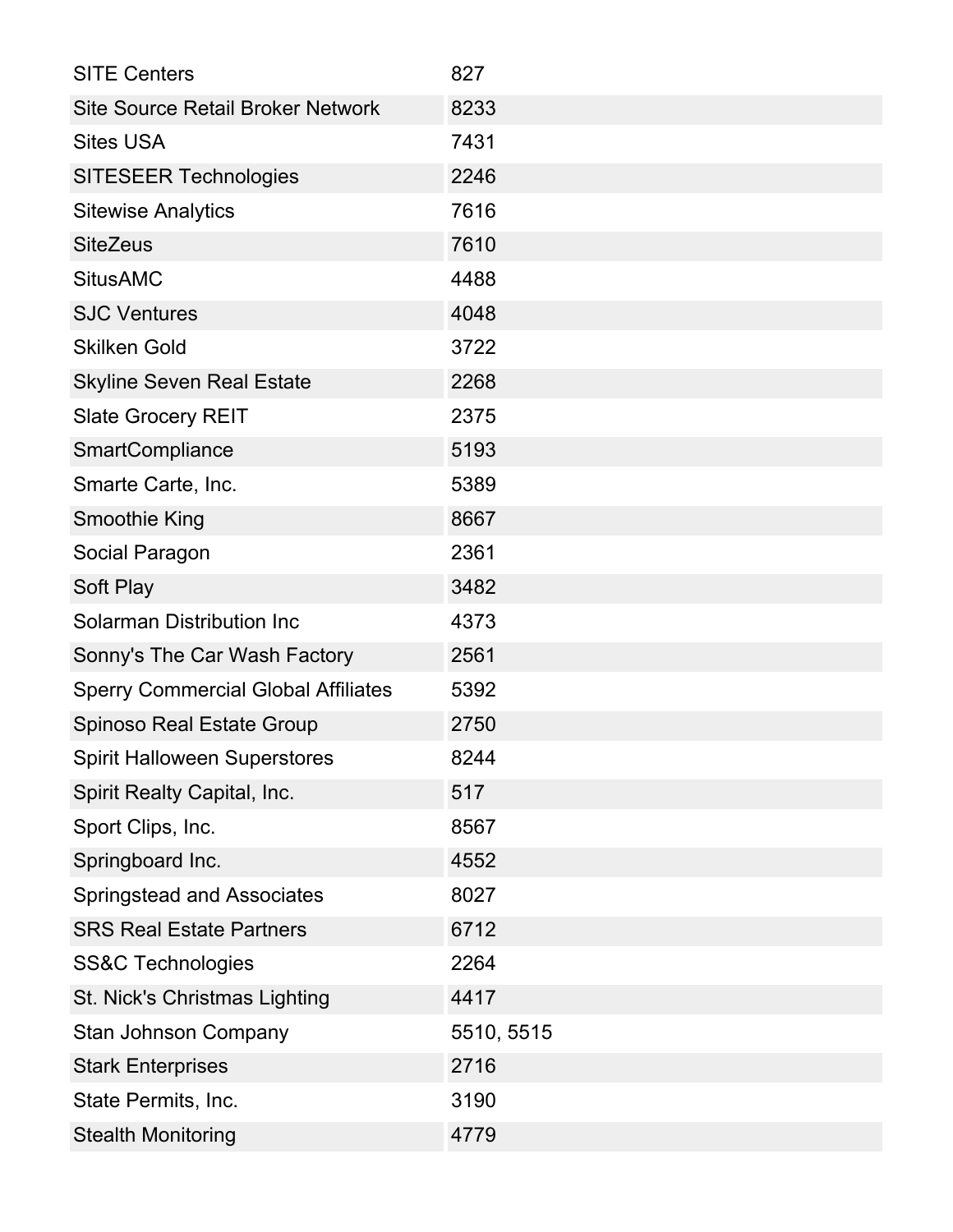| Steiner + Associates                                                    | 1237 |
|-------------------------------------------------------------------------|------|
| <b>Sterling Organization</b>                                            | 2901 |
| <b>Stern Risk Partners LLC</b>                                          | 4688 |
| <b>Stirling Properties</b>                                              | 314  |
| <b>STRATAFOLIO</b>                                                      | 3879 |
| <b>StreetScapes</b>                                                     | 3888 |
| <b>Strive</b>                                                           | 4074 |
| <b>Subway Real Estate</b>                                               | 7062 |
| Sundance Bay                                                            | 103  |
| <b>Sunstone Credit</b>                                                  | 2198 |
| <b>Super Star Car Wash</b>                                              | 8754 |
| <b>Superior Handling Equipment</b>                                      | 2190 |
| <b>Surya Capital Partners</b>                                           | 5183 |
| <b>SVN International Corp</b>                                           | 4946 |
| Tango                                                                   | 7729 |
| <b>TCN Worldwide</b>                                                    | 2742 |
| <b>TD Commercial Group</b>                                              | 4487 |
| <b>TeamCalifornia</b>                                                   | 8263 |
| <b>TERRELL ECONOMIC</b><br>DEVELOPMENT CORPORATION                      | 5542 |
| <b>The Boulder Group</b>                                                | 730  |
| The Broadbent Company                                                   | 6328 |
| The City of Center Point                                                | 2490 |
| The Cordish Companies                                                   | 6454 |
| The DESCO Group                                                         | 7821 |
| The Development Association of<br><b>Superior and Douglas County WI</b> | 2384 |
| The Feil Organization                                                   | 6232 |
| <b>The Good Feet Store</b>                                              | 8960 |
| The Harlem Irving Companies, Inc.                                       | 6776 |
| The Home Depot Inc.                                                     | 3763 |
| The Joint Chiropractic                                                  | 9173 |
| The Kase Group                                                          | 4714 |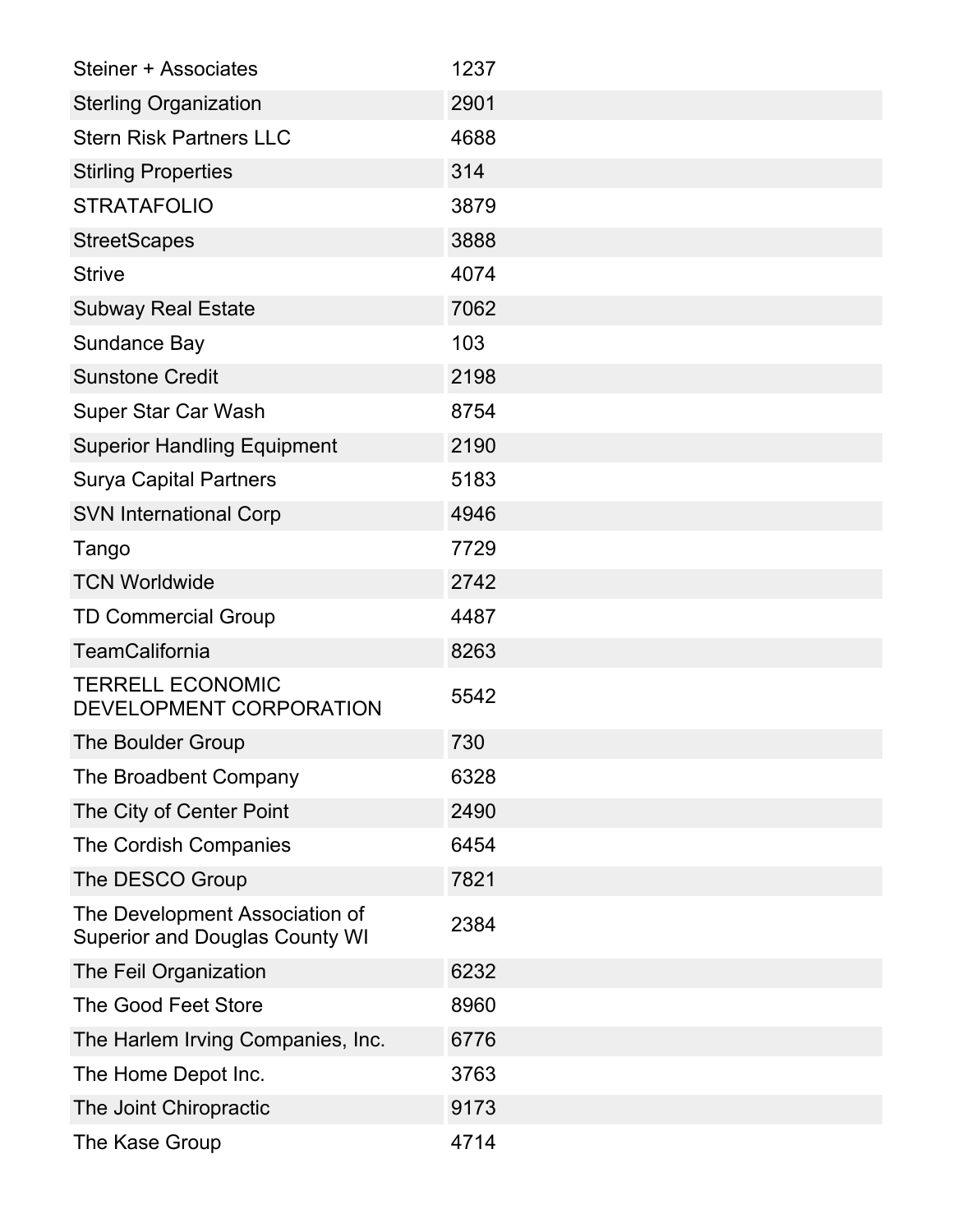| The Krausz Companies LLC                                  | 6312 |
|-----------------------------------------------------------|------|
| The Kroger Company                                        | 5775 |
| The Learning Experience                                   | 8578 |
| The McGarey Group                                         | 4917 |
| The Outlet Resource Group                                 | 4709 |
| The Pollard Group Ltd./Stone Real<br><b>Estate</b>        | 2225 |
| The Retail Coach, LLC                                     | 7814 |
| The Sembler Company                                       | 6377 |
| The Staenberg Group                                       | 4251 |
| The TerraCotta Group                                      | 107  |
| The TJX Companies, Inc.                                   | 8136 |
| The UPS Store                                             | 7067 |
| The Vireo Group                                           | 3478 |
| The Wendy's Company                                       | 8927 |
| The Woodmont Company                                      | 4502 |
| Thomas English Retail Real Estate, LLC                    | 4274 |
| Thompson Thrift Development Inc.                          | 2212 |
| <b>Thrive Real Estate Group</b>                           | 8571 |
| Tommy's Express Car Wash                                  | 5777 |
| <b>Town of Erie</b>                                       | 2931 |
| <b>Town of Firestone</b>                                  | 5770 |
| Town of Little Elm- Economic<br><b>Development Corp</b>   | 7807 |
| <b>Trademark Property Company</b>                         | 4579 |
| <b>Trainor Fairbrook</b>                                  | 4989 |
| Transwestern                                              | 4913 |
| <b>Tri State Commercial Realty Services</b><br><b>LLC</b> | 1137 |
| <b>Tricera Capital</b>                                    | 4039 |
| Tri-Cities, Washington                                    | 2182 |
| Tri-Land Properties, Inc.                                 | 5566 |
| Trinity Realty Group, LLC (Booth 2742)                    | 2742 |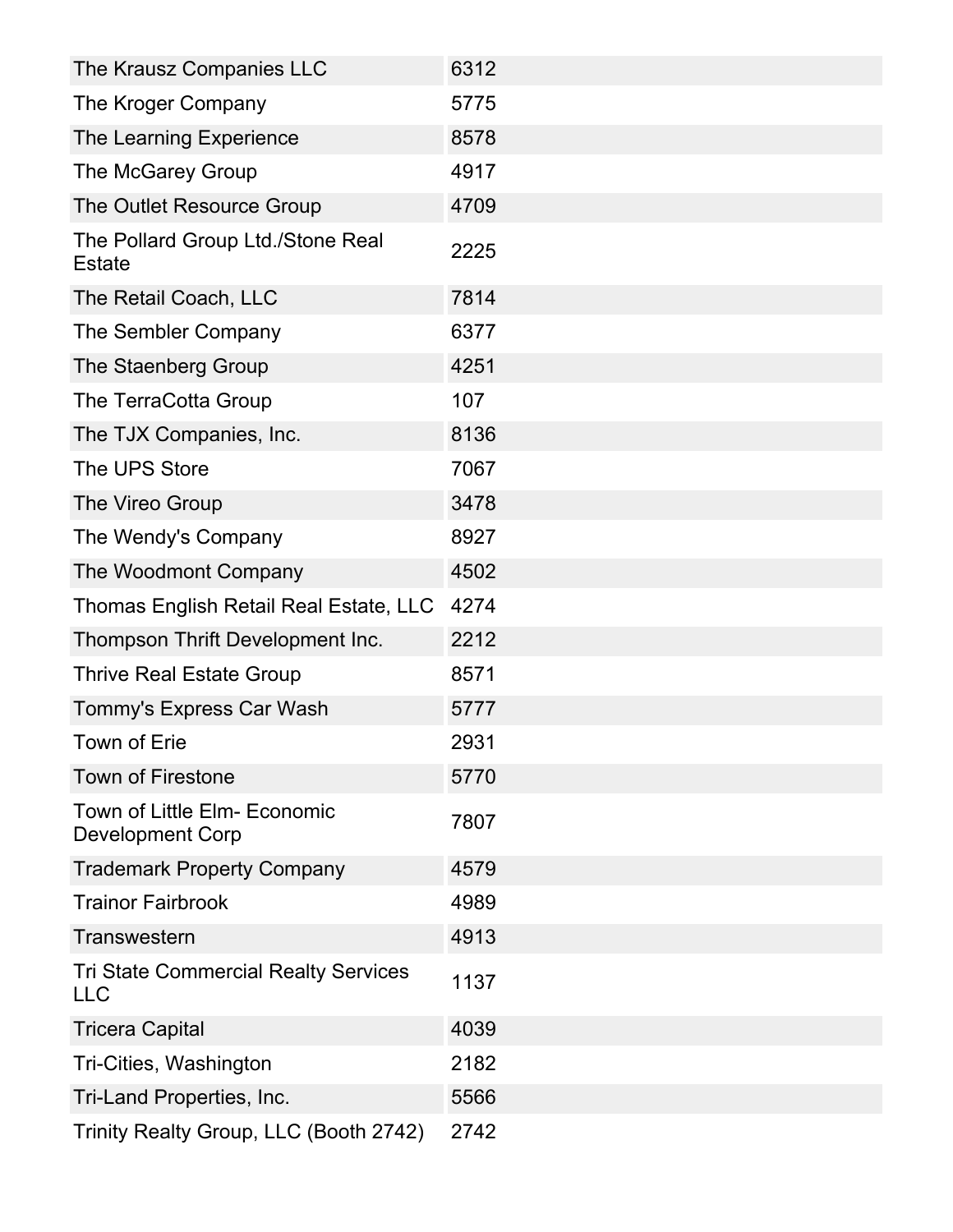| <b>Trinity REIS LLC</b>                             | 4938 |
|-----------------------------------------------------|------|
| <b>Triple Five Group of Companies</b>               | 4933 |
| <b>Triple Net Financial</b>                         | 109  |
| Tropical Smoothie Café, LLC                         | 8281 |
| <b>Tuscan Village</b>                               | 2325 |
| <b>Tuttle Land Development</b>                      | 4393 |
| Twin Rivers Capital, LLC                            | 8964 |
| <b>TWS Facility Services</b>                        | 4481 |
| U.S Jaclean, Inc.                                   | 2271 |
| U.S. Bridge                                         | 3889 |
| <b>Uber Capital Group</b>                           | 6703 |
| University of Utah                                  | 112  |
| <b>Urban Edge Properties</b>                        | 3113 |
| UrbanMeritage, LLC                                  | 2549 |
| <b>US Property Trust</b>                            | 412  |
| <b>USC Ross Program in Real Estate</b>              | 4148 |
| UTW Capital, LLC (Booth 6373)                       | 6373 |
| Valvoline                                           | 8878 |
| <b>Vaquero Ventures</b>                             | 9169 |
| Venture Commercial Real Estate, LLC<br>(Booth 5758) | 5758 |
| Vestar                                              | 4511 |
| <b>Veterinary Emergency Group</b>                   | 8872 |
| <b>Village of Calumet Park</b>                      | 2188 |
| <b>Village of Hoffman Estates</b>                   | 7183 |
| Village of Kingdom City, Missouri                   | 2591 |
| <b>Village of Matteson</b>                          | 5290 |
| <b>VisionRE Realty Advisors</b>                     | 2170 |
| <b>Volta Charging</b>                               | 4543 |
| <b>VTS</b>                                          | 2313 |
| W. P. Carey                                         | 6230 |
| Walgreens                                           | 8931 |
| Walltopia                                           | 4781 |